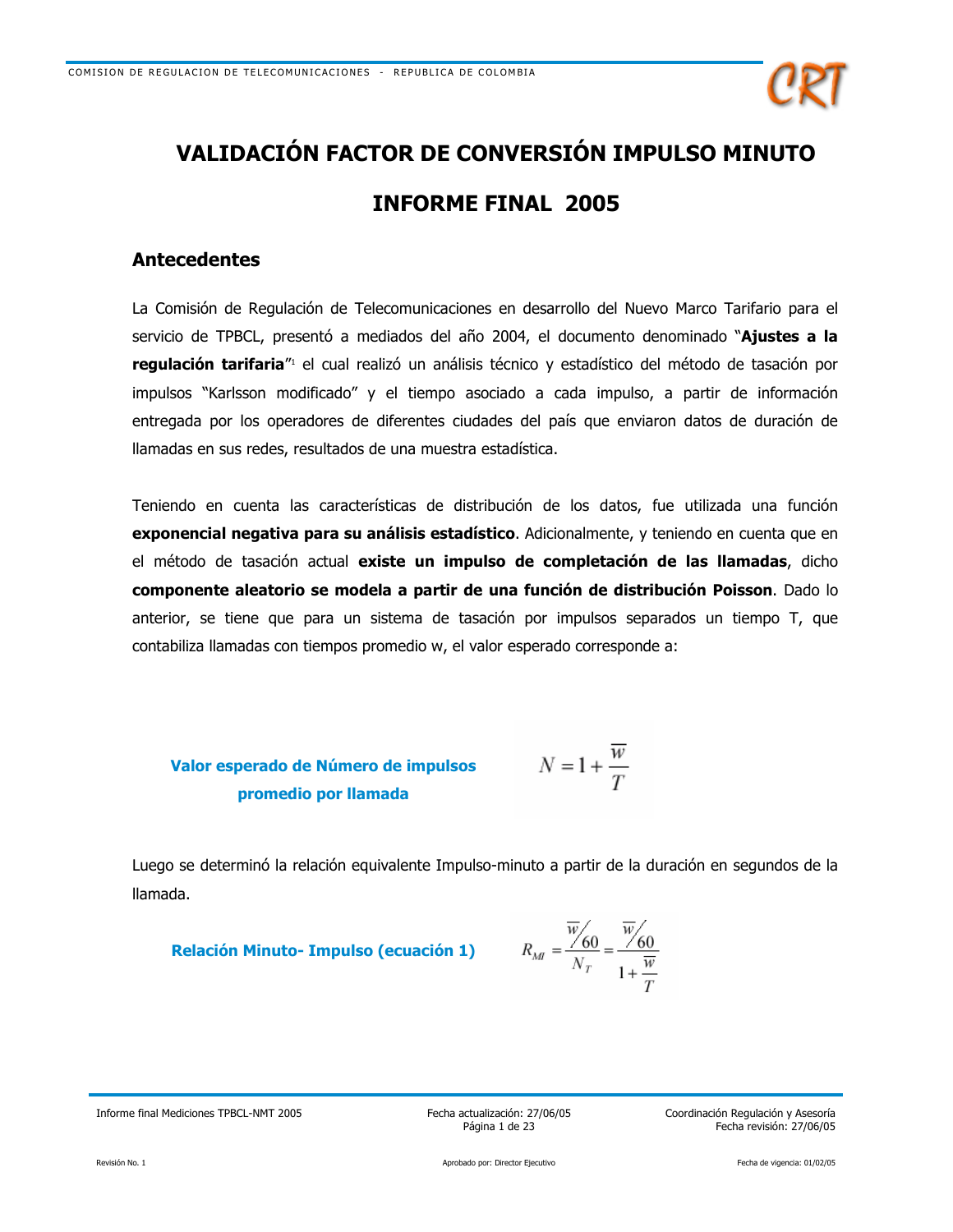

Para el análisis, la CRT se solicitó información a doce operadores de TPBCL y sólo la información de cuatro empresas, reunía las características de muestreo solicitadas para el análisis<sup>2</sup>. La siguiente tabla muestra el resumen de los datos obtenidos:

| Operador        | DURACION PROMEDIO DE LLAMADAS PARA LA<br>TPBCL (SEGUNDOS / LLAMADA) | <b>RELACION MINUTOS /</b><br><b>IMPULSO</b> |
|-----------------|---------------------------------------------------------------------|---------------------------------------------|
| ETB             | 148.34                                                              | 1,36                                        |
| EEPPM           | 157,57                                                              | 1,40                                        |
| EMCALI          | 150,35                                                              | 1,37                                        |
| <b>TELECOM</b>  | 121.04                                                              | 1,21                                        |
| <b>PROMEDIO</b> | 140,40                                                              | 1,31                                        |

Cuadro 1. Relación de minutos por impulso calculada por la CRT

De aquí se tomo el Factor de Conversión de 1,31 aplicado a nivel nacional para realizar la conversión del consumo básico de subsistencia, de impulsos a minutos.

En informe indicó que los datos reportados mostraron para algunos estratos socioeconómicos errores cuadráticos medios mayores al 5% de manera que el error en la conversión de los consumos de impulsos a minutos, podía llegar a ser alto, por lo que recomendó utilizar muestras más grandes para aumentar la precisión en los cálculos.

En complemento de lo anterior, la CRT publicó el 22 de diciembre de 2004, el documento "Relación Minuto – Impulso en el servicio de TPBCL en Colombia" en el cual se aplicaban los hallazgos de Penagos (2004) al Nuevo Marco Tarifario que se encontraba desarrollando la CRT. En dicho documento se aclaró que: "Con el fin de asegurar una mayor precisión en la medición del consumo y por consiguiente buscando transparencia en la tarificación y facturación del servicio de TPBCL, es necesario establecer una metodología de cálculo de un factor que relacione los minutos e impulsos cursados mediante una llamada telefónica".

De otro lado, a principios del año 2005 fueron publicados en medios de comunicación cuestionamientos al método de tasación Karlsson modificado y a la validez de la información que había sido entregada por los operadores del servicio incluidos en el informe presentado por la CRT.

Informe final Mediciones TPBCL-NMT 2005

Fecha actualización: 27/06/05 Página 2 de 23

<sup>&</sup>lt;sup>1</sup> Penagos, Gabriel. Asesoría "Ajustes a la regulación tarifaria (2000-8-24)". CRT, julio 2004.

<sup>&</sup>lt;sup>2</sup> Las empresas del grupo Transtel y Edatel enviaron información pero esta presentaba un error cuadrático medio superior al 5%. Telefónica de Pereira envió la información agregada y Emtelsa envió una muestra no representativa para el tamaño de su población.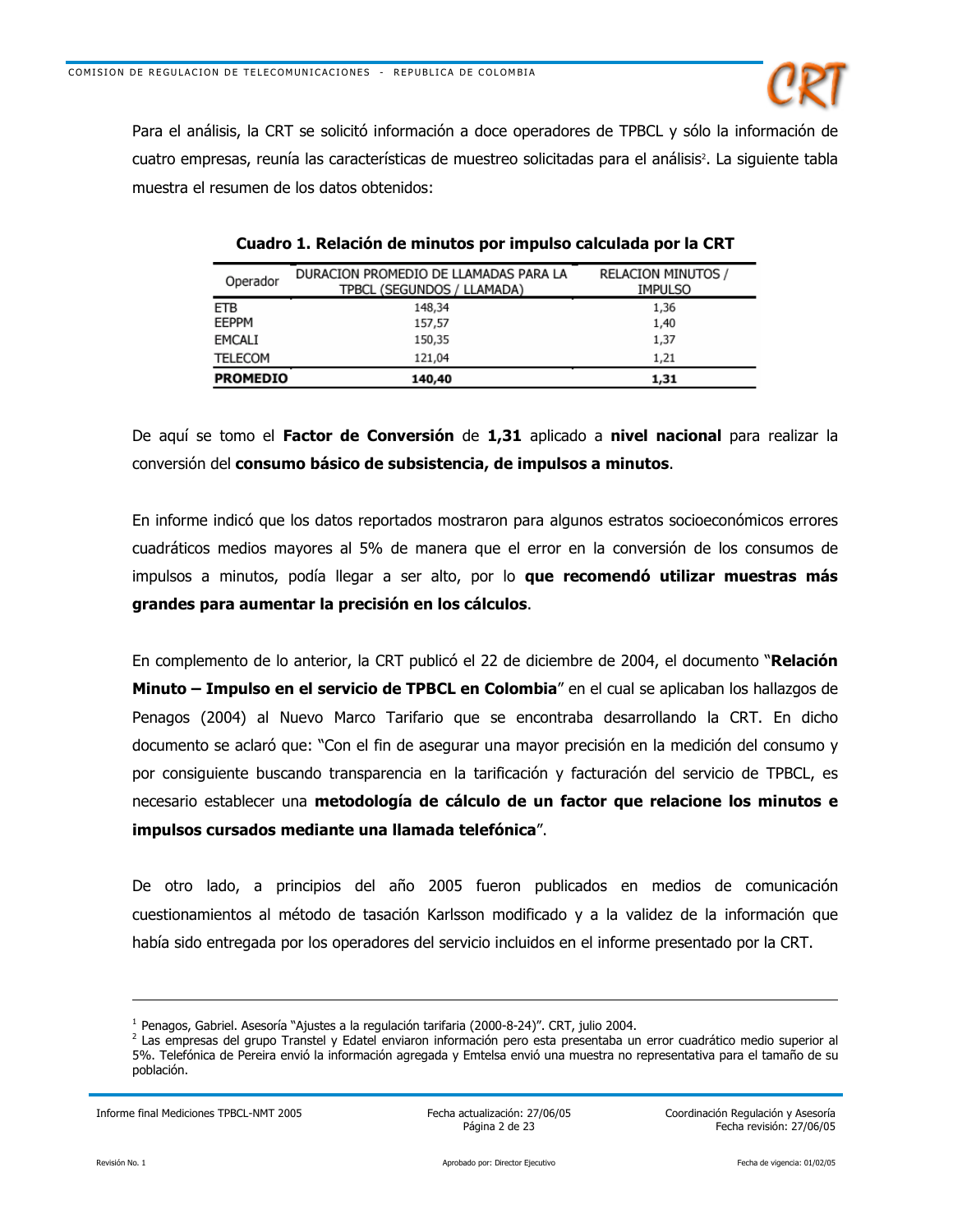

Desde ese entonces, se ha entendido por parte de los interesados que han manifestado su oposición a los cálculos de la CRT al respecto, que el factor de conversión de impulsos a minutos propuesto por la CRT es un factor de conversión de tarifas, cuando su único objetivo es poder aproximar los minutos de tiempo al aire de una llamada tasada bajo el método actual en Colombia. Por lo tanto el parámetro al que hace relación este documento, sólo ha sido utilizado por la CRT para definir los tráficos de los operadores que no suministraron a la CRT la información de consumo de sus usuarios en erlangs y para determinar un consumo básico de subsistencia en minutos.

Sin embargo, dados los cuestionamientos a la metodología de cálculo del factor y a la información utilizada para ello, la CRT decidió realizar un proceso de validación metodológica del factor de conversión impulso-minuto que permitiera:

- Determinar a nivel estadístico la función de distribución que mejor se aproxime a los datos de duración de llamadas.
- Analizar la confiabilidad de la muestra utilizada en el 2004 frente a una nueva.
- Validar el valor del factor de conversión impulso-minuto a ser aplicado en el Nuevo Marco Tarifario.

## Validación

La CRT convocó el día 19 de mayo de 2005 a representantes de operadores de TPBC, entidades de gobierno del sector de las Telecomunicaciones, y agremiaciones con el fin de concertar la colaboración que estas entidades prestarían dentro del proceso de validación del factor de conversión impulso minuto aplicable a la tasación del consumo del servicio de TPBCL.

El mecanismo elegido para la obtención de las mediciones contempló la participación de operadores representativos en la toma de muestras, incorpora el acompañamiento de representantes de la SSPD y ACIEM como órgano consultivo del gobierno y abre la posibilidad de que otras asociaciones participen en calidad de observadores, buscando garantizar la veracidad de los datos y el proceso de toma de muestras, el análisis estadístico y la validación de resultados.

Fecha actualización: 27/06/05 Página 3 de 23

Informe final Mediciones TPBCL-NMT 2005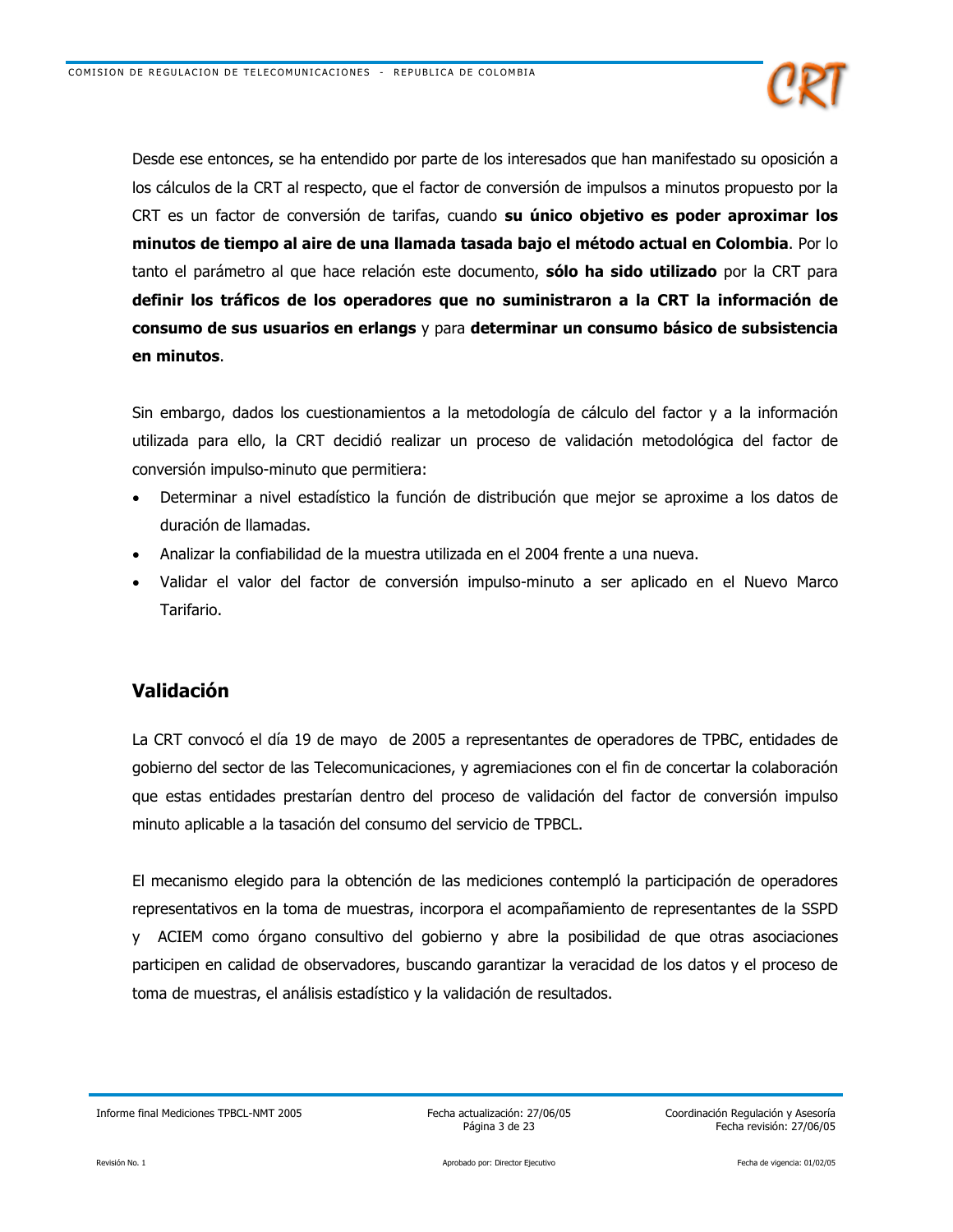

A continuación se describe el procedimiento adelantado en cuanto a la toma de las muestras de llamadas y las diferentes actividades realizadas.

## 1. Selección y toma de muestras

En desarrollo de los compromisos adquiridos en la reunión del 19 de mayo de 2005, se adelantaron las programaciones de las líneas muestra en los siguientes operadores:

| <b>Operador</b>           | Área                          | <b>Líneas</b><br>básicas en<br>servicio | Tamaño de<br>muestra | Fecha de<br>inicio<br>mediciones |
|---------------------------|-------------------------------|-----------------------------------------|----------------------|----------------------------------|
| <b>ETB</b>                | Bogotá D.C.                   | 1.827.458                               | 1.280                | $20 - mag$                       |
| <b>EEPPM</b>              | Medellín - Área Metropolitana | 1.156.025                               | 1.100                | 23-may                           |
| <b>EDATEL</b>             | Antioquia<br>Córdoba          | 170.844<br>3.114                        | 600<br>150           | 23-may<br>23-may                 |
|                           | Sucre                         | 11.699                                  | 150                  | 23-may                           |
| COLOMBIA                  | Santa Marta                   | 58.566                                  | 100                  | 23-may                           |
| <b>TELECOMUNICACIONES</b> | Neiva, Pitalito               | 99.768                                  | 102                  | 23-may                           |
|                           | Zarzal                        | 4.606                                   | 10                   | 24-may                           |
|                           | Duitama                       | 23.838                                  | 10                   | $24$ -may                        |
|                           | Sogamoso                      | 26.448                                  | 10                   | 24-may                           |
|                           | Armenia                       | 73.662                                  | 100                  | 23-may                           |
|                           | Calarca                       | 11.157                                  | 100                  | 23-may                           |
|                           | Florencia                     | 21.548                                  | 50                   | 23-may                           |
|                           | Cerete                        | 2.833                                   | 10                   | $23$ -may                        |
|                           | Planeta Rica                  | 2.819                                   | 10                   | 23-may                           |
|                           | San Martin                    | 1.766                                   | 10                   | 23-may                           |
|                           | Villeta                       | 3.290                                   | 10                   | 23-may                           |
|                           | Malaga                        | 2.876                                   | 10                   | $23$ -may                        |
|                           | Velez                         | 2.218                                   | 10                   | 23-may                           |
|                           | San Andres Islas              | 10.801                                  | 10                   | $23$ -may                        |
|                           | Codazzi                       | 2.027                                   | 10                   | 23-may                           |
| <b>ETP</b>                | Pereira, Dos Quebradas        | 146.410                                 | 500                  | $24$ -may                        |
| <b>EMCALI</b>             | Cali                          | 514.511                                 | 450                  | 27-may                           |
| <b>Total</b>              |                               | 4.178.284                               | 4.792                |                                  |

Cuadro 2. Muestras tomadas para la validación de la relación de minutos por impulso

Representantes de la CRT asistieron al inicio de las mediciones en las redes de los seis operadores de la muestra, y para el caso de Colombia Telecomunicaciones se seleccionaron cinco de las ciudades incluidas. La Superintendencia de Servicios Públicos Domiciliarios también asistió a estas reuniones en el caso de los operadores ETB, ETP y Colombia Telecomunicaciones en el Valle. En el archivo de la CRT reposan diez actas de inicio de mediciones.

En cada una de las reuniones se adelantaron las siguientes actividades:

Elección aleatoria de abonados sobre el listado de base de datos del operador.

Informe final Mediciones TPBCL-NMT 2005

Fecha actualización: 27/06/05 Página 4 de 23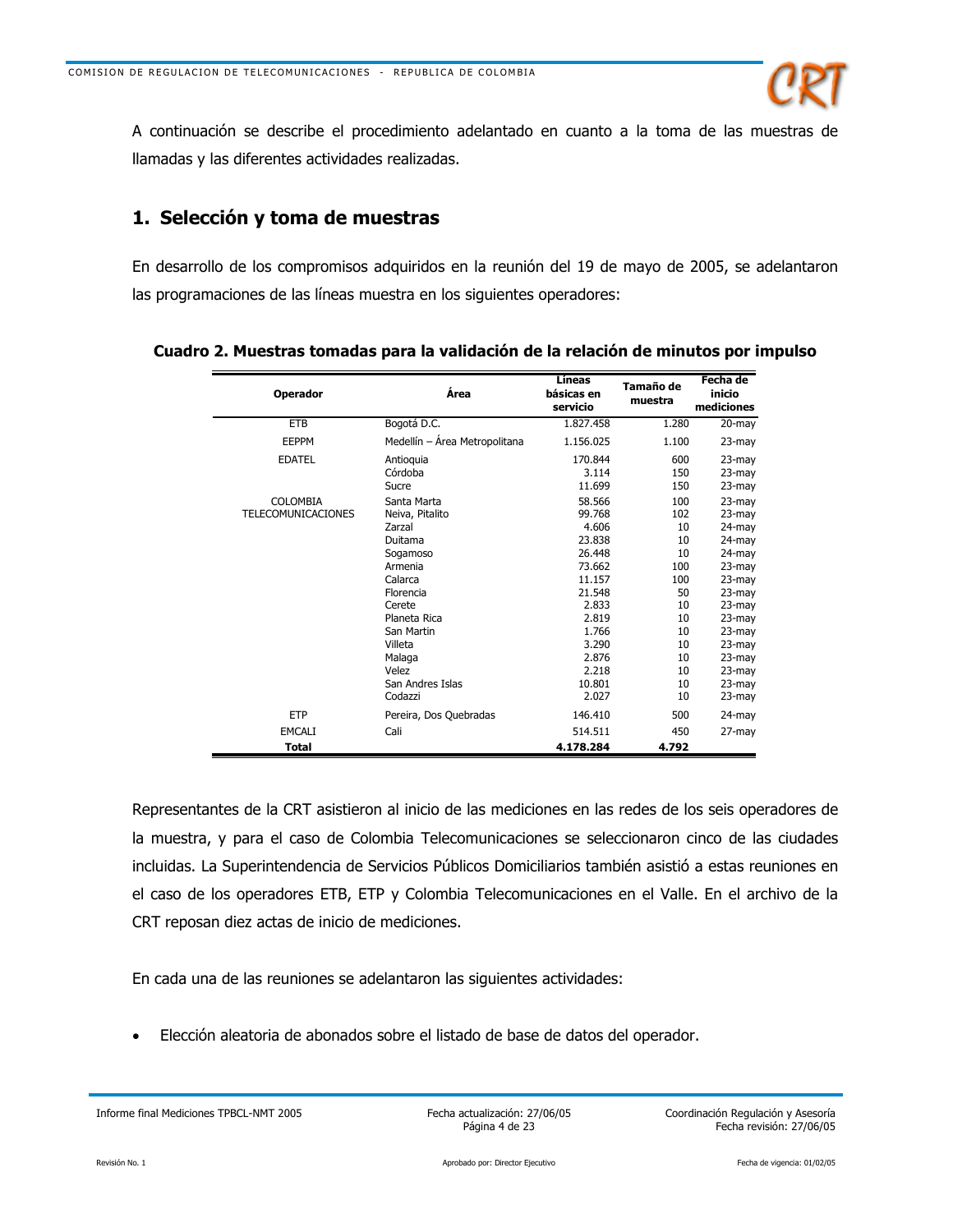

En los casos de gran número de muestras se hizo uso de la función "aleatorio" de excel para identificar los números de línea seleccionados para la muestra, y en los otros casos una selección directa de manera aleatoria. Posteriormente se verificó la composición de manera tal que se tuviera representación de todos los estratos de la red, evitando así sesgos en la muestra.

Activación de las mediciones

Los sistemas incluidos en la muestra corresponden a tecnologías Fujitsu - FETEX, NEC - NEAX, Ericsson - AXE, Siemens - EWSD, Italtel y Huawei. Los operadores activaron la funcionalidad de "Observación de línea" de manera tal que se registre en un archivo de salida toda la actividad de la línea seleccionada. Se realizaron pruebas de lectura de contador, activación de observación y lectura de la observación mediante el establecimiento de llamadas de prueba de diferentes lapsos de duración.

Se aclara que en los archivos planos aparecerán además de las llamadas cursadas, los intentos de llamadas y las marcaciones incorrectas.

Dependiendo del tamaño de la muestra y el número de centrales incluidas, la activación completa de la observación tomó lapsos que variaron entre 1 y 5 horas, y al finalizar se obtuvo el log que incluye el estado de contador de impulsos para la muestra.

Los operadores indicaron que la etapa de finalización que incluye el proceso de desactivación de la observación, descarga de información y procesamiento, tomaba aproximadamente 6 días a más tardar.

Información a entregar  $\bullet$ 

Según lo indicado previamente, los operadores se comprometieron a entregar los resultados en archivos planos de texto y de manera procesada, incluyendo fecha, hora, número A, estrato, número B, duración en segundos e impulsos tasados.

Informe final Mediciones TPBCL-NMT 2005

Fecha actualización: 27/06/05 Página 5 de 23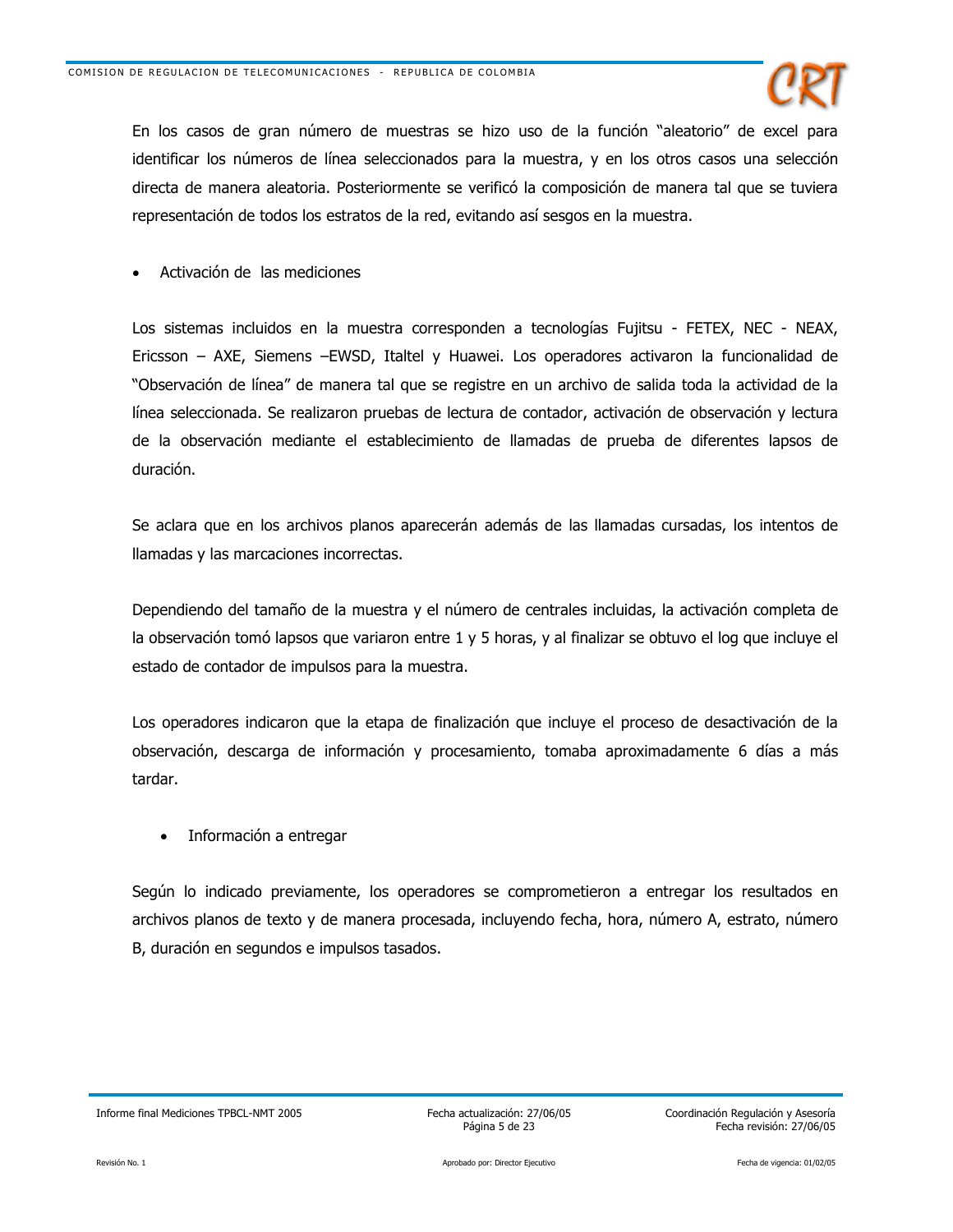

## 2. Finalización de las mediciones

Los operadores finalizaron los siete días de mediciones entre el 27 de mayo y el 3 de junio de 2005, y procedieron a realizar la descarga de la información de observación y a realizar el filtrado para entregar los registros de llamadas según los campos solicitados para cada muestra.

El día 27 de mayo de 2005 se realizó una reunión de cierre en las instalaciones de ETB en la ciudad de Bogotá D.C., a la cual asistieron representantes de ACIEM, ASUCOM, y la Universidad Nacional, en su calidad de observadores del proceso, quienes conocieron las condiciones de las actividades de muestreo adelantadas en la semana del 20 al 27 de mayo, consultaron algunos datos de la funcionalidad de observación, y solicitaron que para la verificación posterior de la información se contara con ejemplos de los archivos de salida de las centrales.

La información final de las muestras fue recibida por la CRT entre el 2 y el 9 de junio, fecha a partir de la cual se inició el procedimiento de revisión de la misma.

La CRT recibió la guía de lectura de cada una de las tecnologías de conmutación incluidas en la que permite verificar la consistencia entre las muestras del archivo procesado y los archivos planos entregados por cada operador. Esta documentación se anexa al presente informe.

En el siguiente cuadro se indica el total de registros de muestra recibidos en los archivos filtrados y las tenidas en cuenta para los cálculos:

| <b>Operador</b>           | Clasificación datos (1)                   | <b>Total</b><br>registros<br>procesados | marcación<br>local válida  | con<br>duracion            | con duracion e<br>impulsacion | Total para<br>análisis |
|---------------------------|-------------------------------------------|-----------------------------------------|----------------------------|----------------------------|-------------------------------|------------------------|
| <b>ETB</b>                | Bogotá D.C.                               | 62.075                                  | 62.075                     | 61.973                     | 61.973                        | 61.973                 |
| <b>EEPPM</b>              | <b>NEAX</b><br><b>FETEX</b><br>AXE        | 37.346<br>31.056<br>43.984              | 34.505<br>25.095<br>33.461 | 34.323<br>25.067<br>23.916 | 33.373<br>23.815<br>11.746    | 68.934                 |
| <b>EDATEL</b>             | Antioquia<br>Córdoba<br>Sucre             | 11.339<br>2.368<br>4.695                | 11.295<br>2.363<br>4.694   | 11.294<br>2.362<br>4.694   | 11.294<br>2.362<br>4.694      | 18.350                 |
| <b>COLOMBIA</b>           |                                           |                                         |                            |                            | (2)                           |                        |
| <b>TELECOMUNICACIONES</b> | Departamentos                             | 24.198                                  | 20.055                     | 16.934                     | 15.194                        | 15.194                 |
| <b>ETP</b>                | Pereira, Dos Quebradas                    | 14.524                                  | 14.348                     | 14.348                     | 14.314                        | 14.314                 |
| <b>EMCALI</b>             | AXE 42 / AXE PDS1 / EWSD<br><b>AXE 64</b> | 26.619<br>40.558                        | 20.153<br>32.295           | 10.983<br>19.254           | 10.963<br>19.253              | 30.216                 |
| <b>Total Registros</b>    |                                           | 298.762                                 | 260.339                    | 225.148                    | 208.981                       | 208.981                |

## Cuadro 3. Muestras filtradas de llamadas

Informe final Mediciones TPBCL-NMT 2005

Fecha actualización: 27/06/05 Página 6 de 23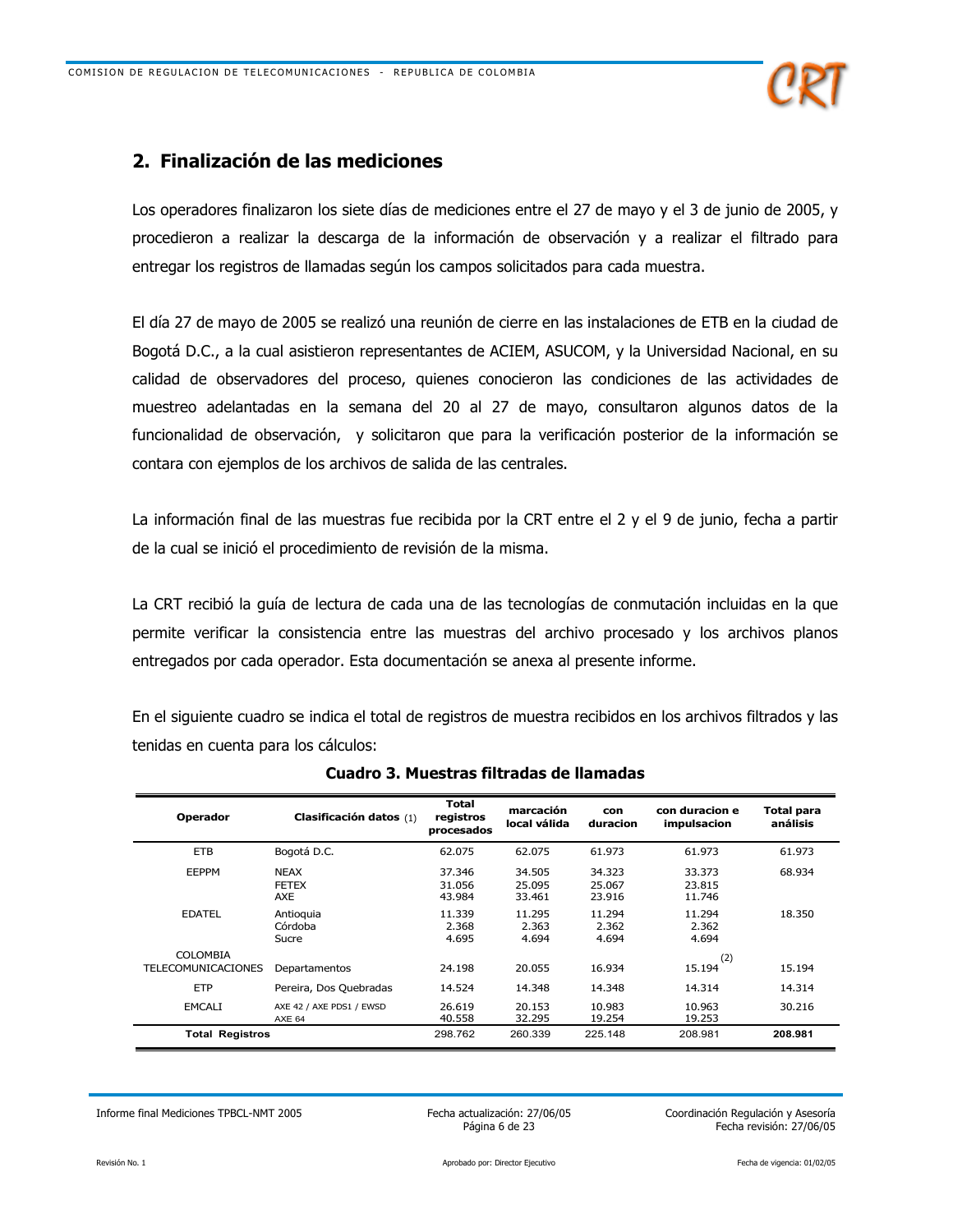

- $(1)$ Según formatos enviados por el operador: geografía o tecnología.
- $(2)$ Estos registros contienen datos de impulsación en doceavos de minuto, no se aplica Karlsson modificado.

Del total de registros recibidos se procedió a realizar la depuración de las muestras, a continuación se indica el contenido de las columnas del cuadro anterior:

Marcación local válida: Corresponde al total de registros que quedan al eliminar aquellos en que el abonado B corresponde a marcación de larga distancia, celular, PCS, acceso a internet, tarifa con prima, cobro revertido y 1XY. Adicionalmente se excluye marcación abreviada y marcación errónea. Con duración: Se filtran las llamadas es decir aquellas en que aparece tiempo de duración. Con duración e impulsación: Corresponde a las llamadas locales completadas y tasadas.

Con los resultados se indica la composición resultante por estratos en la red de cada operador:

| <b>DISTRIBUCIÓN DE LA MUESTRA POR ESTRATOS</b> |                  |            |                |            |               |            |
|------------------------------------------------|------------------|------------|----------------|------------|---------------|------------|
| <b>ESTRATO</b>                                 | <b>EMCALI</b>    | <b>ETP</b> | <b>TELECOM</b> | <b>ETB</b> | <b>EDATEL</b> | <b>EPM</b> |
| Estrato 1                                      | 6,6%             | 1,3%       | 10,5%          | 8.3%       | 21,3%         | 6,1%       |
| Estrato 2                                      | 19,4%            | $6.8\%$    | 32,7%          | 29.1%      | 39,4%         | 31,6%      |
| Estrato 3                                      | 32,3%            | 16,5%      | 31,5%          | 22,2%      | 23,4%         | 33,4%      |
| Estrato 4                                      | 10,9%            | 11,5%      | 5,9%           | 13,4%      | 3,6%          | 11,3%      |
| Estrato 5                                      | 13,2%            | 10,3%      | 1,7%           | 3,5%       | 0,6%          | 5,5%       |
| Estrato 6                                      | 17,5%            | 7,3%       | 0,8%           | 2,2%       | 0,2%          | 2,5%       |
| Comercial/<br>residencial                      | No incluido en 6 | 46,5%      | 16,9%          | 21,3%      | 11,4%         | 9,6%       |
|                                                | 100.0%           | 100.0%     | 100.0%         | 100.0%     | 100.0%        | 100.0%     |

Cuadro 4. Distribución de la muestra de llamadas por estratos

## 3. Cálculos Duración de llamadas

Con los listados filtrados los datos fueron analizados mediante el paquete informático "Stata v8", el cual permite realizar el análisis estadístico de la información.

A continuación se incluye el análisis descriptivo de los datos con base en su caracterización a partir de la desviación estándar, la media, la mediana y los cuartiles, entre otros. Los cálculos se realizarán para todos los registros de llamadas completadas de cada uno de los operadores y estos resultados fueron presentados el día 20 de junio de 2005 en reunión con los operadores de la muestra y representantes de las demás asociaciones y academia.

Informe final Mediciones TPBCL-NMT 2005

Fecha actualización: 27/06/05 Página 7 de 23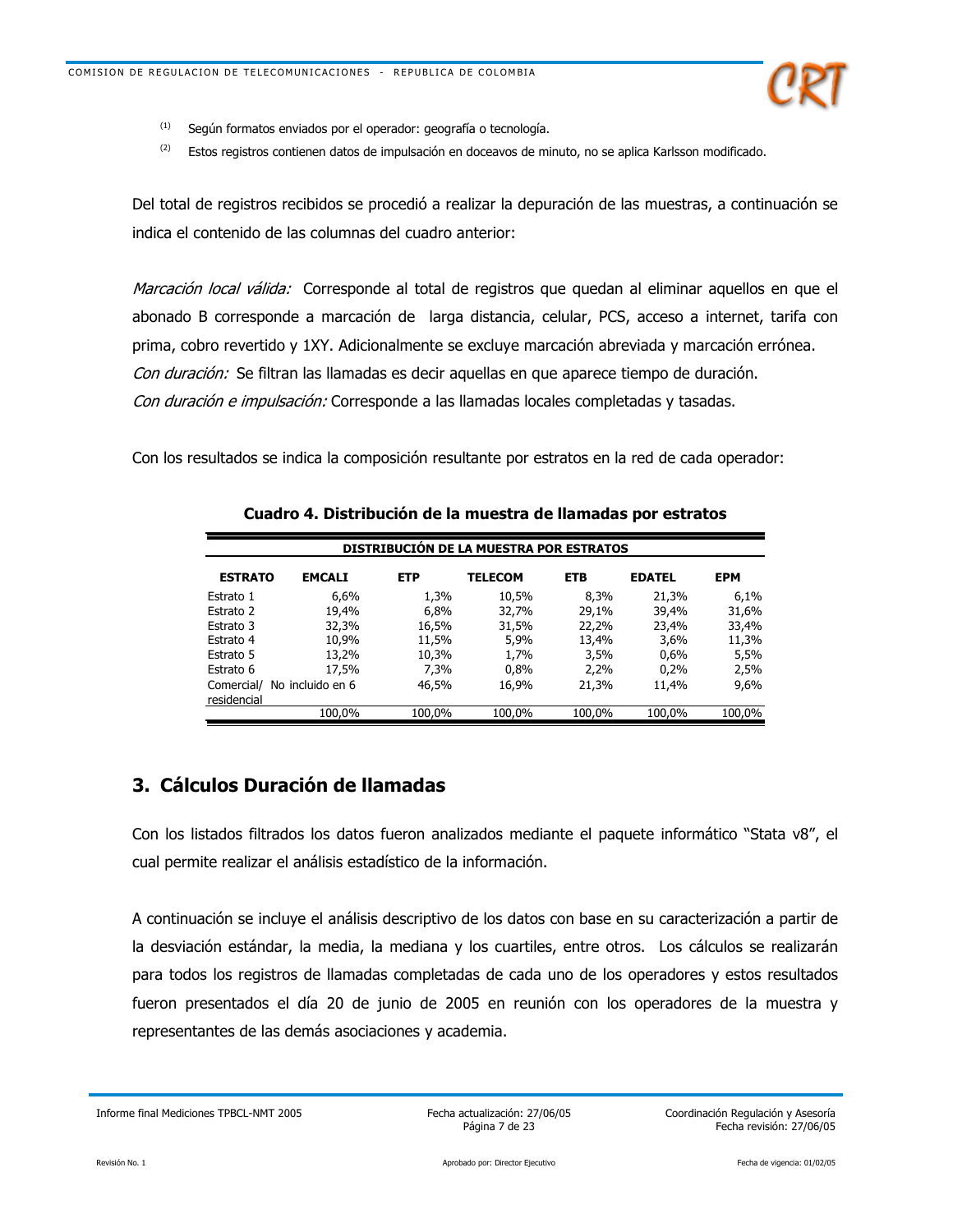

| <b>Estadísticas</b>  | <b>Duración llamadas</b><br>(seg) | <b>Impulsos</b><br><b>Tasados</b> | <b>Factor Calculado</b><br>(minutos por<br>impulso) | <b>Factor observado</b><br>(minutos por impulso) |
|----------------------|-----------------------------------|-----------------------------------|-----------------------------------------------------|--------------------------------------------------|
| Mínimo               |                                   |                                   | 0.01                                                | 0.02                                             |
| Promedio             | 134.8                             | 1.7                               | 0.96                                                | 0.90                                             |
| Máximo               | 20,688                            | 116                               | 3.90                                                | 2.97                                             |
| Desv. Estándar       | 256.429                           | 1.48                              | 0.72                                                | 0.66                                             |
| Error Cuadrado Medio | 0.57                              | 0.00                              | 0.00                                                | 0.00                                             |
| Percentil 25         | 24                                |                                   | 0.35                                                | 0.35                                             |
| Mediana              | 60                                |                                   | 0.78                                                | 0.75                                             |
| Pencentil 75         | 140                               | 2                                 | 1.45                                                | 1.31                                             |
| Tamaño Muestra       | 204,792                           | 204.792                           | 204,792                                             | 204,792                                          |

Fuente: cálculos CRT con base en información de 6 operadores

Del cuadro anterior vale la pena destacar que la muestra empleada en la validación contiene 204,792 registros (425 más que la muestra utilizada por Penagos, 2004) con lo cual se atiende a la recomendación de utilizar una muestra más grande. Adicionalmente, la muestra presenta una Error Cuadrático medio ECM de 0.57%, el cual resulta mucho menor que el de la muestra original (1.7%) lo cual también permite tener una mayor confiabilidad de la muestra.

La duración promedio de las llamadas encontrada es de 134.8. Sin embargo, para que esta sea comparable con la estimada para 2004 por parte de la CRT se deben incluir sólo las empresas utilizadas en el cálculo original debido a que corresponden a muestras tomadas de una misma población. Al hacer esto, la duración promedio de las llamadas es de 138.5.

El cuadro 5 también muestra que el 75% de las llamadas dura menos de 140 segundos (percentil 75) lo que corrobora el hallazgo de la CRT de que las llamadas en Colombia son de corta duración<sup>3</sup>.

La columna 2 del cuadro 5 muestra el número de impulsos tasados por llamada. El número de impulsos tasado para una llamada promedio en Colombia es de 1.7, mientras que al 75% de las **llamadas le tasan como máximo 2 impulsos**. Con base en esa información es posible encontrar el factor promedio calculado según la ecuación utilizada por la CRT. Este se presenta en la columna 3. Adicionalmente, y sin recurrir a ninguna fórmula se puede conocer para cada llamada cuantos impulsos fueron tasados por minuto hablado. Dicho valor se presenta en la columna 4. Al comparar

Informe final Mediciones TPBCL-NMT 2005

Fecha actualización: 27/06/05 Página 8 de 23

<sup>&</sup>lt;sup>3</sup> La CRT revisó estudios internacionales de la duración promedio de las llamadas para Brasil, España, Japón y México. En dichos estudios se encontraron duraciones promedio de 170, 160, 145 y 185 segundos por llamada respectivamente.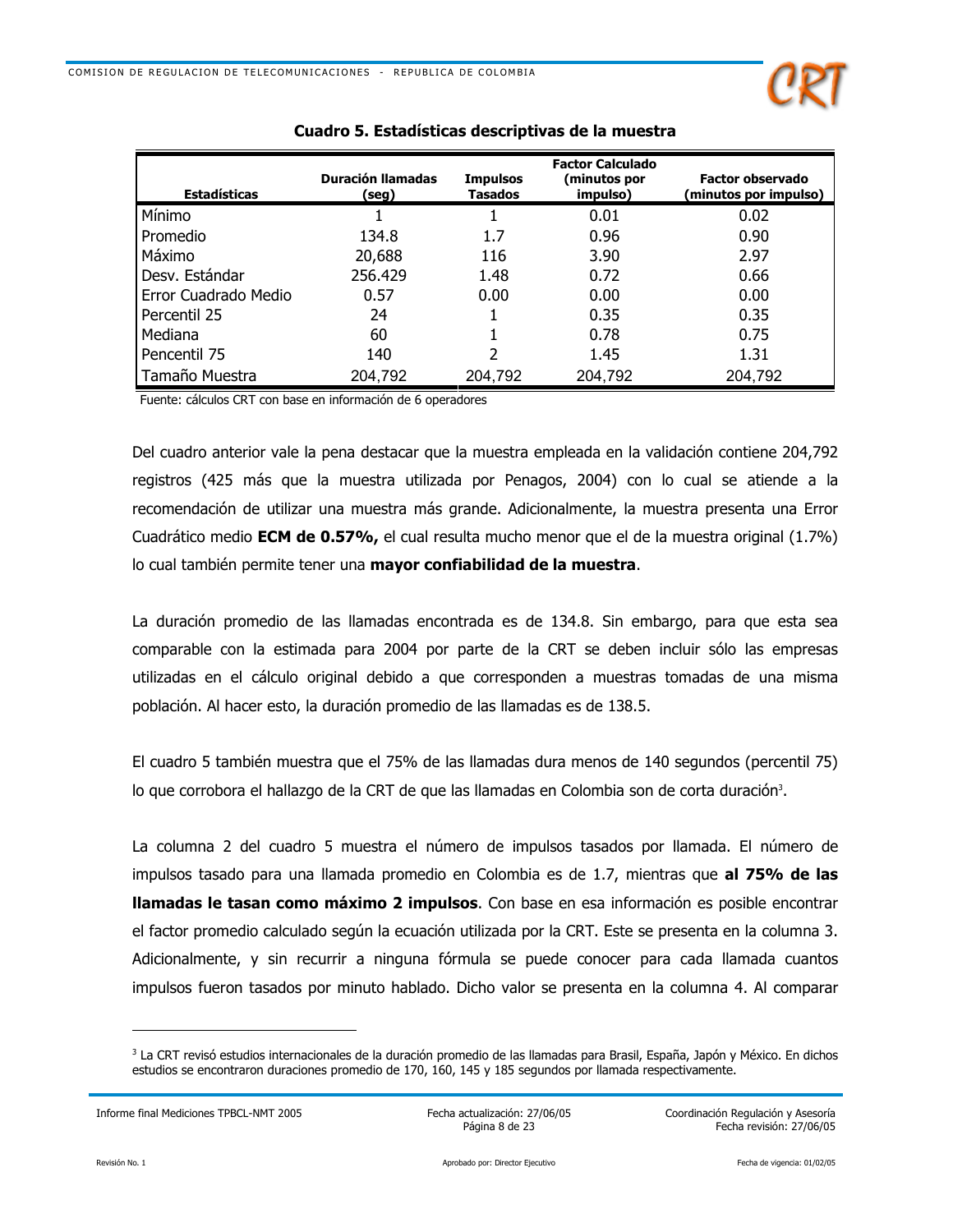

los valores de las columnas 3 y 4 se encuentra que son muy cercanos, por lo tanto, la metodología de cálculo de la equivalencia de minutos por impulsos no es sesgada frente a los impulsos realmente tasados para los valores promedio.

De la columna 4 también se aprecia **para una llamada de larga duración**, cada impulso que se tasa al usuario se aproxima a tres minutos (2.97) lo que muestra claramente que para estas llamadas, el método de tasación actual refleja con mayor precisión el consumo real.

Con base en la información presentada anteriormente, se quieren hacer dos validaciones:

- Validación muestral
- Validación metodológica

La validación muestral se refiere a si la muestra de llamadas utilizada por la CRT para el Nuevo Marco Tarifario es confiable y si sus resultados se validan con la muestra tomada en 2005. Paras ello se recurre a dos test estadísticos:

- El primero consiste en identificar si las dos muestras utilizadas pertenecen a la misma población. Para ello se comparan las dos distribuciones kernel<sup>4</sup> de los datos de la muestra utilizada por la CRT en 2004 con la muestra de 2005. Según este test no existen diferencias significativas entre las dos funciones de distribución y por lo tanto, pertenecen a una misma población.
- El segundo test consiste en comparar el valor medio encontrado para las llamadas en la muestra de 2004 con el valor actual. Para ello se utilizaron las mismas empresas de cálculo de 2004. Dichos resultados se muestran a continuación:

|              | Media | Desv. Estándar | tamaño | t- estadístico | Valor de rechazo (95%) | Medias iguales |
|--------------|-------|----------------|--------|----------------|------------------------|----------------|
| Muestra 2004 | 140.4 | 324.89         | 143779 |                |                        |                |
| Muestra 2005 | 138.5 | 258.18         | 177208 | 1.541          | 1.697                  | Ci             |

## Cuadro 6. Test de comparación de medias

4 La funciónd e distribución kernel es la función de distribución no paramétrica que mejor representa el comportamiento de una muestra

determinada. Esta se estima mediante la fórmula: 
$$
f_k = \frac{1}{nh} \sum_{i=1}^{n} K\left(\frac{x - x_i}{h}\right)
$$
; donde n es el tamaño,

h es el ancho de ventana que se estima según la formula de Epanechnikov

Informe final Mediciones TPBCL-NMT 2005

Fecha actualización: 27/06/05 Página 9 de 23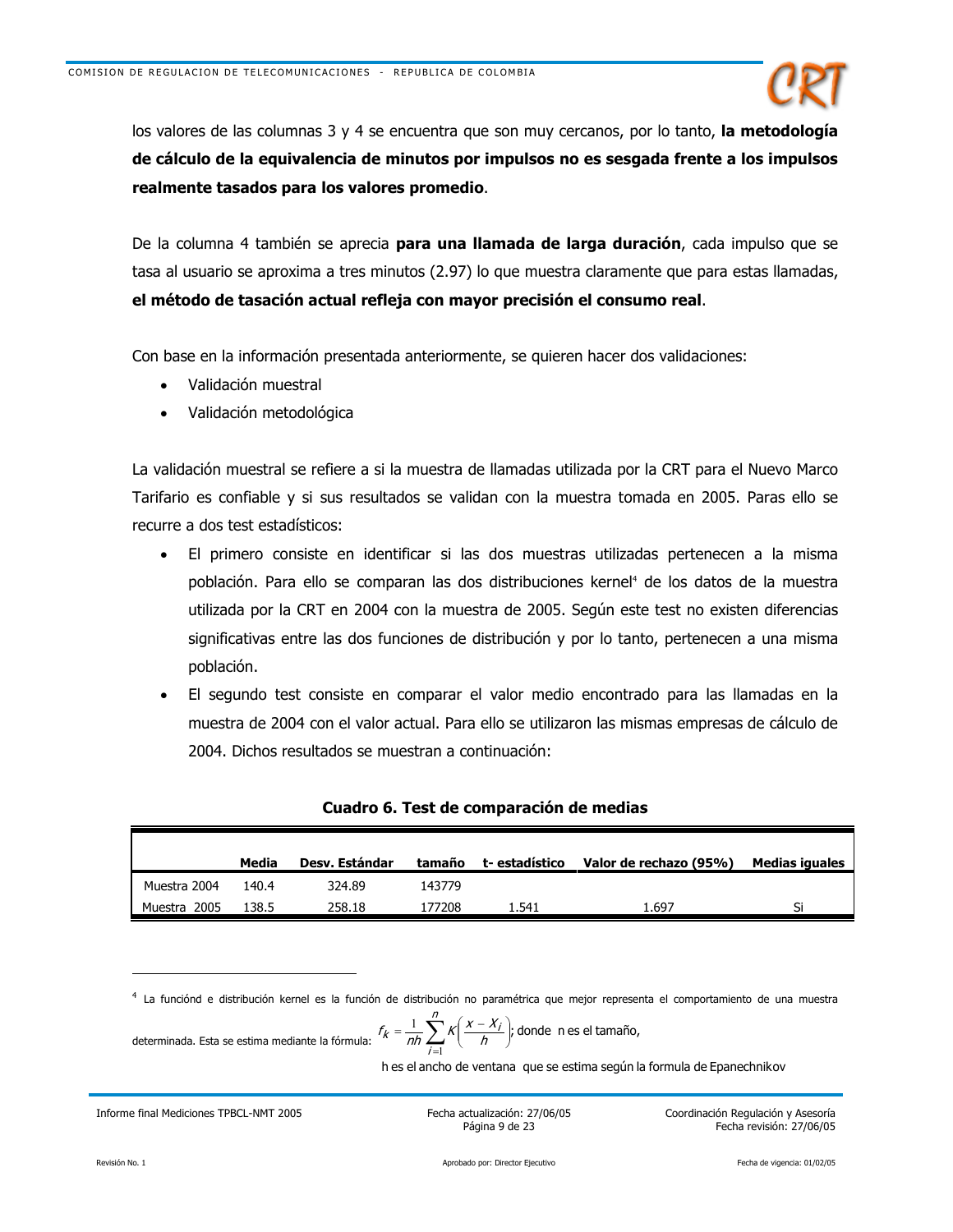

Para la comparación de las duraciones promedio se estimó el estadístico para medias con varianzas diferentes en virtud de las magnitudes encontradas para las varianzas muestrales. Del cuadro 6 se observa que el valor del t-estadístico calculado a un nivel de confianza del 95% (1.541) es inferior al valor crítico (1.697) por lo tanto no es posible rechazar la hipótesis nula de que las medias de las dos muestras comparadas son iguales. Por lo tanto, la muestra utilizada por la CRT para calcular la duración promedio de las llamadas, no es sesgada y es estadísticamente confiable. Además el cálculo de la duración promedio no requiere ningún ajuste.

En cuanto a la validación metodológica esta consiste en verificar si la duración promedio de las llamadas sigue la función de distribución exponencial que sustenta el uso de la ecuación 1 propuesta en Penagos (2004). Para ello se comparó la función de distribución kernel con la función de distribución exponencial y se encontró que efectivamente, la duración promedio de las llamadas sigue una función exponencial negativa. Para efectos ilustrativos se presenta la función de distribución kernel en el siguiente gráfico:



Gráfico 1. Función de distribución de la duración promedio de las llamadas

La gráfica anterior muestra como la distribución de las llamadas no corresponde a una función normal y presenta concentración en llamadas de corta duración, por lo que puede ser representada por una función exponencial negativa.

Por lo tanto, tanto la muestra, como la metodología empleadas por la CRT para estimar cuántos impulsos se tasan por una llamada de duración promedio en Colombia resultan validadas a partir de la muestras realizada en el año 2005.

Informe final Mediciones TPBCL-NMT 2005

Fecha actualización: 27/06/05 Página 10 de 23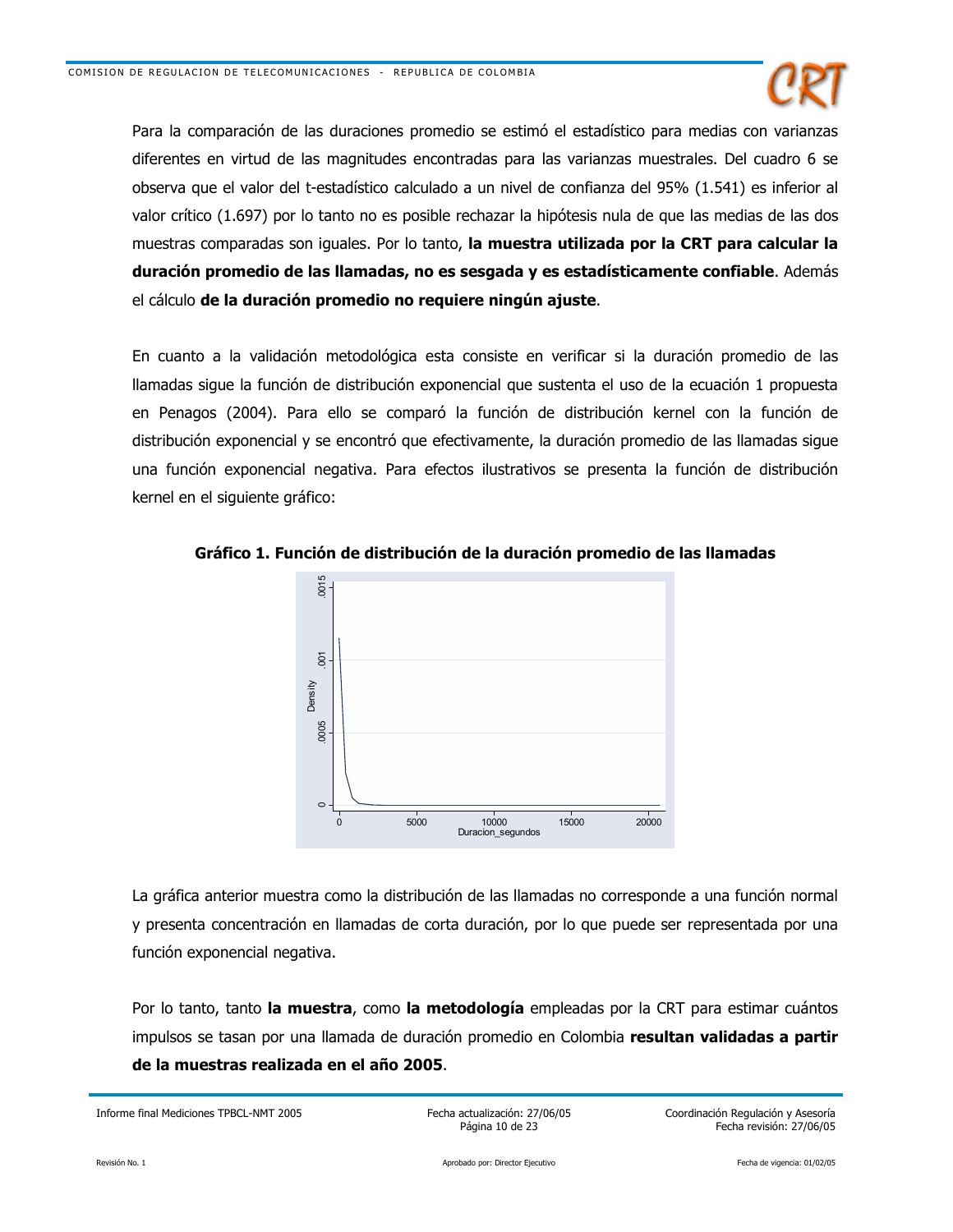

Finalmente, se presentan los resultados por tipo de central y por empresa, para efectos informativos a interesados.

| <b>Clase Central</b> | Duración (seg) | Impulsos tasados |
|----------------------|----------------|------------------|
| AXF                  | 155.16         | 1.85             |
| <b>FFTFX</b>         | 146.15         | 1.81             |
| <b>NFAX</b>          | 143.08         | 1.79             |

Cuadro 7. Relación impulsos/duración por tecnología de conmutación

| <b>Empresa</b> | Duración (seg) | Impulsos tasados |
|----------------|----------------|------------------|
| COLOMBIA TEL.  | 102.01         | 1.56             |
| <b>EDATEL</b>  | 103.33         | 1.57             |
| <b>FFPPM</b>   | 146.18         | 1.81             |
| EMCALI         | 150.65         | 1.84             |
| <b>ETB</b>     | 135.74         | 1.75             |
| FTP            | 119.20         | 1.71             |

## Cuadro 8. Duración promedio llamada por empresa

#### 4. Acompañamiento

El día 16 de junio se realizó en la CRT una reunión de trabajo con representantes de ACIEM, ASUCOM, ANDESCO, Universidad Nacional-GITUN, la Especialización en Derecho de las Telecomunicaciones de la Universidad Externado de Colombia y la Superintendencia de Servicios públicos Domiciliarios-SSPD, con el fin de que ejerzan su papel de observadores y garantes del proceso, donde se presentó un informe de avance de la tareas realizadas y se entregó el texto del Acuerdo de Confidencialidad y No Divulgación. El acuerdo fue planteado para proteger la información obtenida y entregada por los operadores a la CRT en desarrollo de la toma de muestras, de manera que la información detallada que fue entregada por las empresas está a disposición de los acompañantes del proceso ya citados, una vez firmen el acuerdo de confidencialidad.

El 20 de junio, en la reunión de presentación de resultados estuvieron presentes representantes ACIEM, ANDESCO, Universidad Nacional-GITUN, la Especialización en Derecho de las Telecomunicaciones de la Universidad Externado de Colombia y la Superintendencia de Servicios públicos Domiciliarios-SSPD. No asistió ningún representante de ASUCOM.

Fecha actualización: 27/06/05 Página 11 de 23

Informe final Mediciones TPBCL-NMT 2005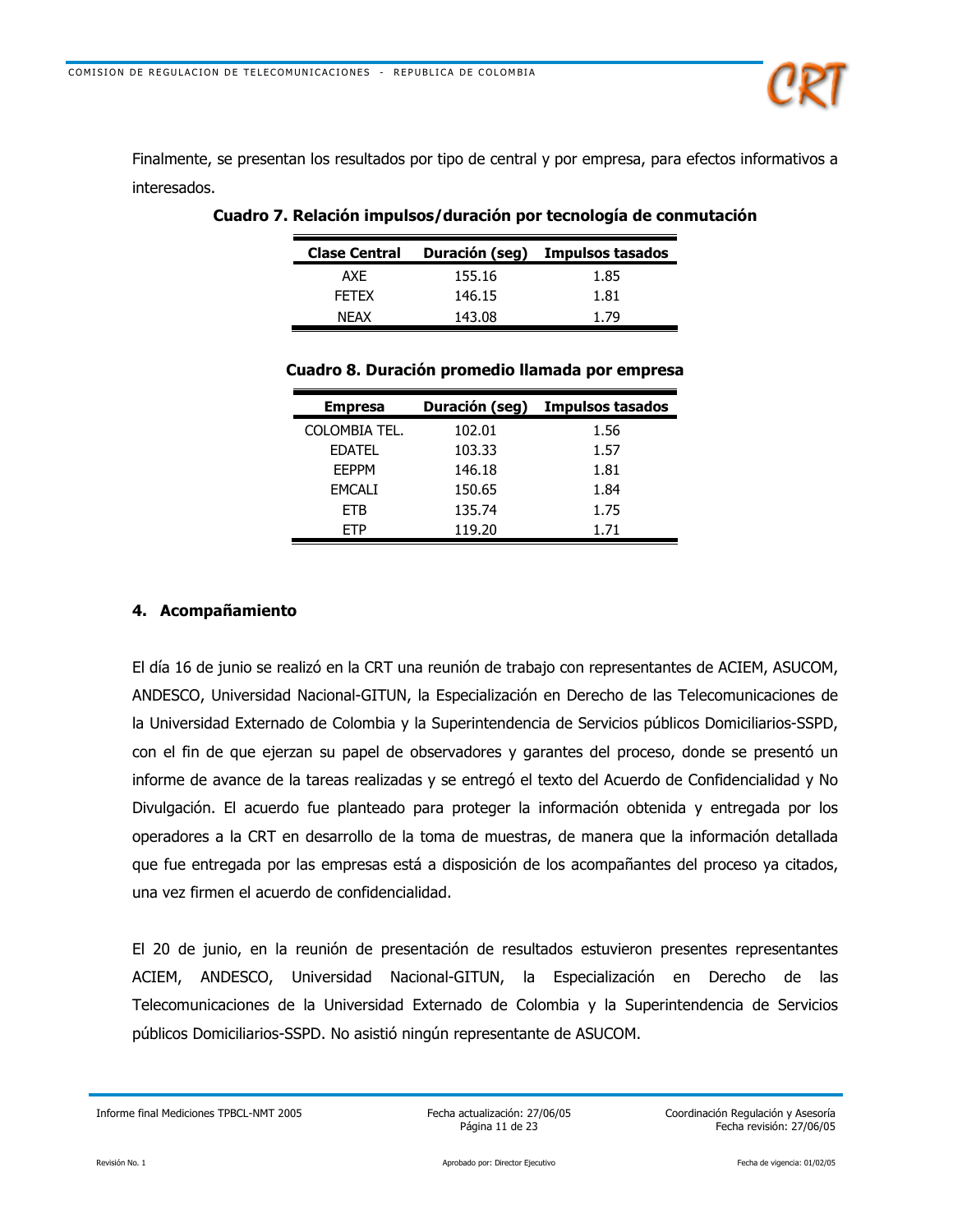

A la fecha ninguna de las asociaciones ha firmado el acuerdo de Confidencialidad y No Divulgación, razón por la cual sólo conocen la información agregada que es presentada en este informe.

## 5. Conclusiones y recomendaciones

De acuerdo con los interrogantes planteados al inicio del proceso se tiene que:

- Se comprueba nuevamente que en Colombia el 75% de los usuarios realizan llamadas de  $\blacksquare$ corta duración
- Los resultados de duración promedio son muy similares a los de la muestra anterior, y el análisis descriptivo permite concluir que los datos fueron tomados sobre la misma población. Por esta razón se corrobora que no existió ningún tipo de manipulación de datos anteriormente y que ignorar la función de distribución de las llamadas perjudica al usuario
- Se verificó la aplicabilidad de la función de distribución utilizada por la CRT, por lo que el Factor de conversión impulso-minuto propuesto sigue vigente.
- No se requieren ajustes en el valor calculado y se seguirá aplicando el valor de 1,31 para la conversión del Consumo Básico de Subsistencia.
- Los diferentes sistemas de conmutación utilizados en el país funcionan de manera tal que el esquema de tasación aplicado hasta la fecha opera de igual forma en todos ellos.
- El factor de conversión de impulsos en minutos, no es un factor de conversión de tarifas.
- La CRT recomienda que los operadores utilicen este tipo de factores para sus ajustes tarifarios en la menor medida de lo posible ya que sólo a partir de las mediciones de los consumos en minutos será posible conocer el consumo promedio de sus usuarios.
- Ninguno de los valores por empresa presentados constituye una estimación de la duración promedio específico ya que la muestra se obtuvo exclusivamente para validar las estimaciones de la CRT, por lo tanto, la CRT no se hace responsable del uso que den los operadores de dicha información.

Informe final Mediciones TPBCL-NMT 2005

Fecha actualización: 27/06/05 Página 12 de 23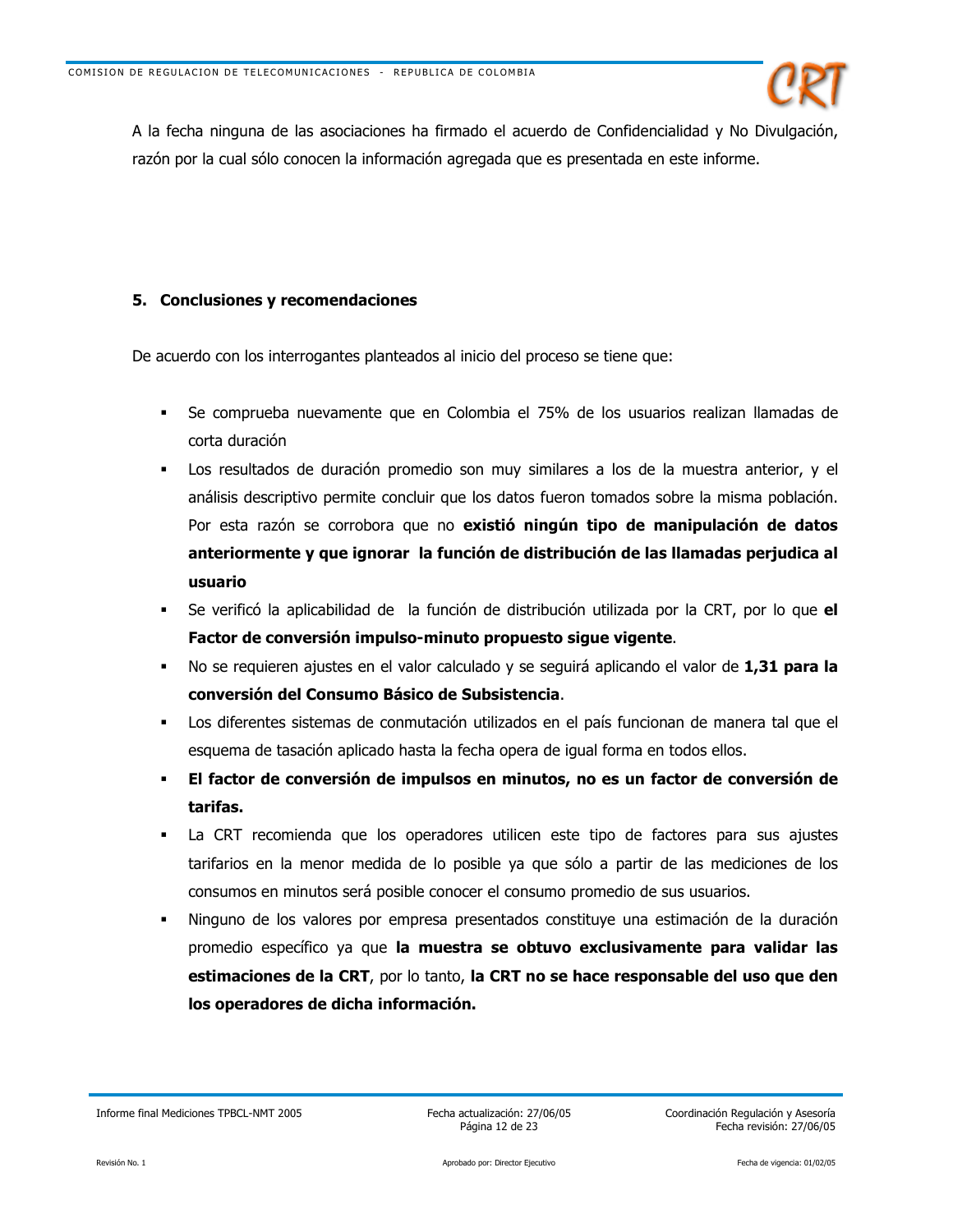## **ANEXOS**



## **EXPLICACION FORMATOS DE LOS ARCHIVOS ORIGINALES PARA ABONADOS EN** SEGUIMIENTO SEGÚN SU TECNOLOGIA

## 1. Proveedor NEC:

La lectura de las mediciones se hace sobre todos los abonados que estén en observación. A continuación se anexa un registro o mensaje de llamada y los datos que se toman para la medición.

# call\_observation\_call\_by\_call\_report #

# basic\_information # seg  $no=172$ n\_org=7923737 --------------→ Número A n chrg=7923737 st=comp date\_org=20/05/05\_19:16:51 date\_rconn=20/05/05\_19:16:51 date dr=20/05/05 19:16:55 date ans=20/05/05 19:17:09 date clgd=20/05/05 19:18:19- $\rightarrow$  Fecha y hora de inicio y fin de la llamada (conversación). La duración se calcula restando la hora final de la hora inicial. Par esta llamada es 70 segundos. d\_rec=7825794 d\_snd=7825794 n cld=7825794------------------→ Número B call made=3256 # used trunk list #  $cp00$ reg=pb\_rcv0074  $cn = plelo0071$  $c<sub>D</sub>00$ reg=mfc snd0031 # charge information  $#$ met\_bf=00006528--------> Valor contador inicio de la llamada met\_af=00006529-------→ Valor contador fin de la llamada. Los impulsos se calculan restando el contador final menos el contador inicial, para esta llamada es 1 impulso  $mbi = 1$ id chrg=org type chrg=met rate=normal ------ $\rightarrow$  type chrq=met, indica llamada medida con impulsos # receive signal information #  $mfc\_gb=1$ 

## **2. Proveedor HUAWEI**

En este tipo de central las medidas se hacen todo el tiempo sobre el 100% de las líneas. A continuación se anexa un registro o mensaje de llamada y los datos que se toman para la medición.

Ticket serial number =  $20587480$ Ticket type  $=$  Detailed ticket Partial record indicator = Single record

Informe final Mediciones TPBCL-NMT 2005

Fecha actualización: 27/06/05 Página 13 de 23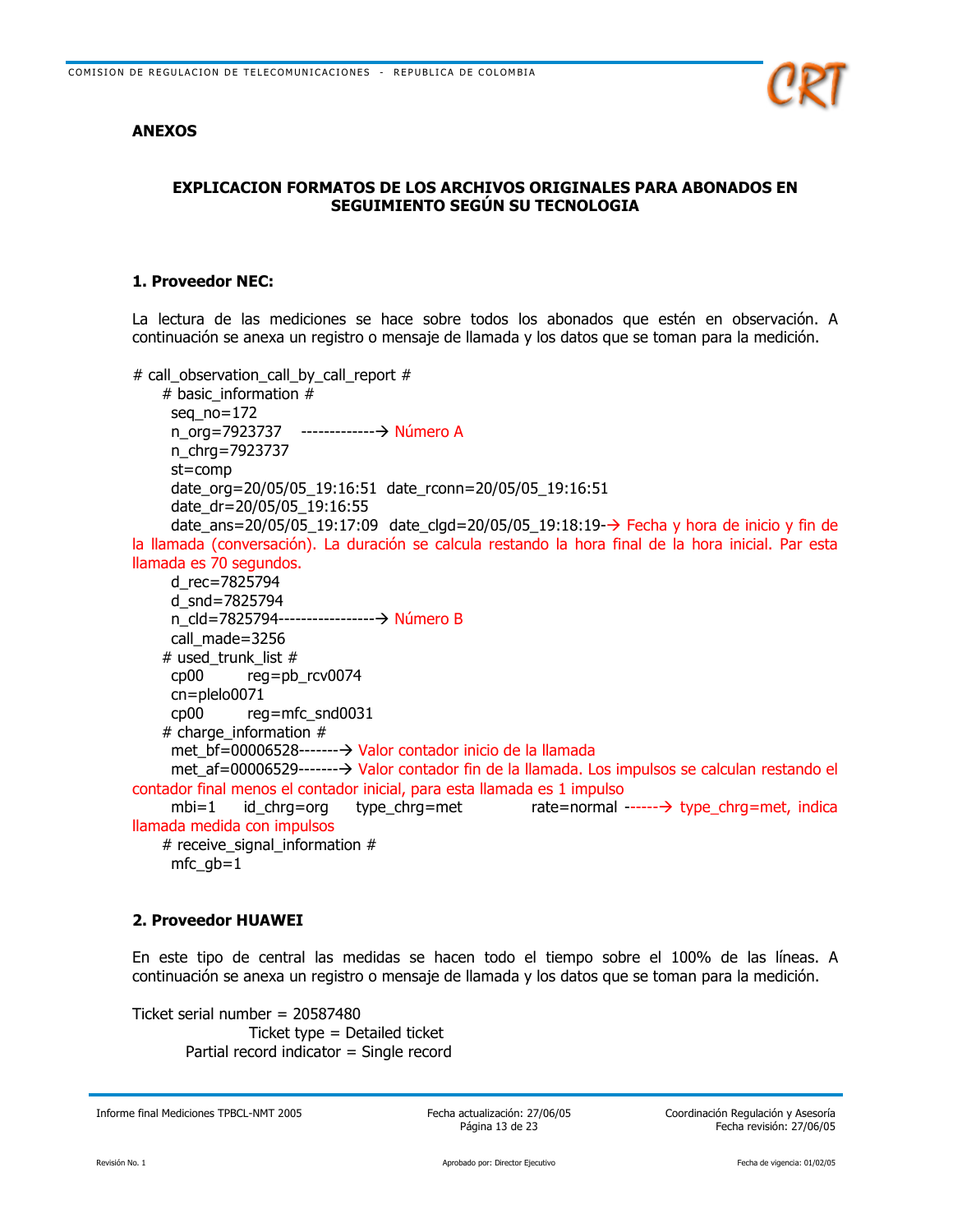

Clock changed flag  $=$  No Free flag  $=$  Charge Complaint flag = Complaint Centralized charging flag = Non-centralized charging PPS flag = Non-PPS call  $NP$  call flag = Non-NP call Payer = Charging caller Conversation end time = 2005-05-23 06:47:41 ----> Fecha y hora de fin de la llamada Conversation duration =  $27.80 \rightarrow$  Duración en segundos más centésimas de segundo Caller seizure duration =  $40.11$ Called seizure duration =  $35.11$ Caller ISDN  $\arccos =$  Terminal  $\arccos$  non ISDN Called ISDN access = Terminal access non ISDN ISUP indication  $=$  ISUP not all way Charging number address nature = Bank (reserved) Charging number DnSet = <NULL> Charging number  $=$  <NULL> Caller number address nature = National valid number Caller number DnSet =  $0$ Caller number = 52830097 ----  $\rightarrow$  Número A Connected number address nature = Subscriber number Connected number  $DnSet = 0$ Connected number =  $2830574$ Called number address nature = Subscriber number Called number  $DnSet = 0$ Called number =  $2830574$ Dialed number =  $2830574--- \rightarrow$  Número B CENTREX aroup number  $=$  <NULL> Caller CENTREX short number =  $\langle$  NULL $\rangle$ Called CENTREX short number =  $\langle$ NULL> Caller module number =  $103$ Called module number =  $103$ Incoming trunk group number  $=$  <NULL> Outgoing trunk group number  $=$  <NULL> Incoming subroute number = <NULL> Outgoing subroute number = <NULL> Caller device type  $=$  ASL Called device type  $=$  ASL Caller port number =  $171$ Called port number =  $692$ Caller category = National ordinary periodic subscriber Called category = National ordinary periodic subscriber Call type  $=$  Intra-office Service type  $=$  Intra-office Supplementary service type = <NULL> Charging case =  $0 \rightarrow \rightarrow$  Indica que la llamada es local o se mide por impulsos Tariff  $= 10$ Charging pulse =  $5$  ------ $\rightarrow$  Número de impulsos  $Fee = 50$ Balance  $= 0$ 

Informe final Mediciones TPBCL-NMT 2005

Fecha actualización: 27/06/05 Página 14 de 23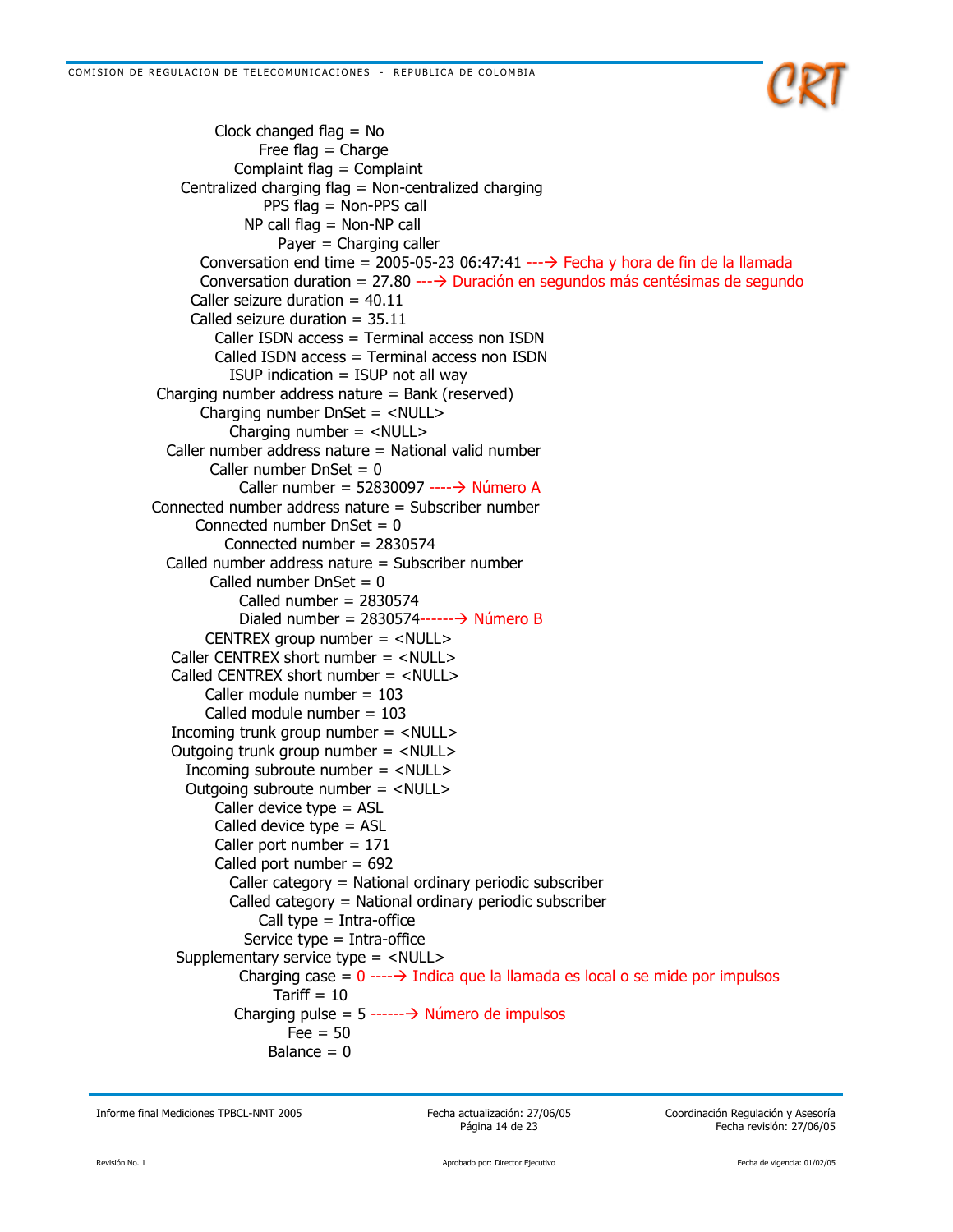

```
Bearer service = Analog call analog
    Teleservice = Unknown
   Release party = Caller party release
Release cause value = 144Release index = 511UUS1 count = 0UUS2 count = 0UUS3 count = 0OPC = <NULL>DPC = <NULB channel number = 1
```
**Nota:** En este ejemplo el operador no aplica Karlsson modificado sino que ofrece tarificación local en minutos y fracción, donde cada fracción es 1/12 de minuto es decir un pulso cada 5 segundos.

## **3. Proveedor Ericsson**

En este tipo de central las medidas se programan (se puede adicionar el parámetro de tiempo en días de la medida) y se crea un archivo por cada línea a medir. Si la línea estuvo antes en observación, los datos de la medición se agregan sobre el archivo existente. El archivo contiene tres tipo de registro:

- Registro tipo 1: Contiene la fecha, la hora y el valor de inicio de la medida. Contiene 308 bytes  $\bullet$ para Aplicación Colombia 42 y 450 para Aplicación Colombia 64.
- Registro tipo 2: Contiene los registros de las llamadas de la línea en medición. Contiene 308 bytes  $\bullet$ para Aplicación Colombia 42 y 450 para Aplicación Colombia 64.
- Registro tipo 3: Contiene la fecha, la hora y el valor del contador al final de la medida. Contiene 308 bytes para Aplicación Colombia 42 y 450 para Aplicación Colombia 64.

A continuación se presenta un cuadro donde se muestra cómo se toman los datos del archivo para la medida:

| TIPO DE        | <b>POSICION</b> | CANTIDAD     | DESCRIPCION                                            |
|----------------|-----------------|--------------|--------------------------------------------------------|
| <b>REGISTR</b> | <b>INICIO</b>   | DE BYTES A   |                                                        |
| Ω              | <b>BYTES</b>    | <b>TOMAR</b> |                                                        |
|                | TOMADOS         |              |                                                        |
|                | 0               |              | Tipo de registro                                       |
|                | 3               | 12           | Fecha y hora de la llamada: aammddhhmmss               |
|                | 16              | 8            | Valor contador al inicio de la medición                |
| $\overline{2}$ | 0               | 1            | Tipo de registro                                       |
| $\overline{2}$ | 3               | 12           | Fecha y hora de la llamada: aammddhhmmss               |
| $\overline{2}$ | 80              | 6            | Cantidad impulsos para llamada. Espacios cuando no     |
|                |                 |              | se generan impulsos                                    |
| $\overline{2}$ | 125             | 5            | Duración tarificable en segundos                       |
| $\overline{2}$ | 136             |              | Valor 1: Indica si la llamada fue tasada con impulsos. |
|                |                 |              | 2: No tasada con impulsos.                             |
| $\overline{2}$ | 140             | 20           | Número A                                               |
| $\overline{2}$ | 165             | 29           | Número B                                               |
| $\overline{3}$ | 0               | 1            | Tipo de registro                                       |
| $\overline{3}$ | 3               | 12           | Fecha y hora de la llamada: aammddh                    |
| $\overline{3}$ | 16              | 8            | Valor contador al final de la medición                 |
|                |                 |              |                                                        |

Anlicación Colombia 42

Informe final Mediciones TPBCL-NMT 2005

Fecha actualización: 27/06/05 Página 15 de 23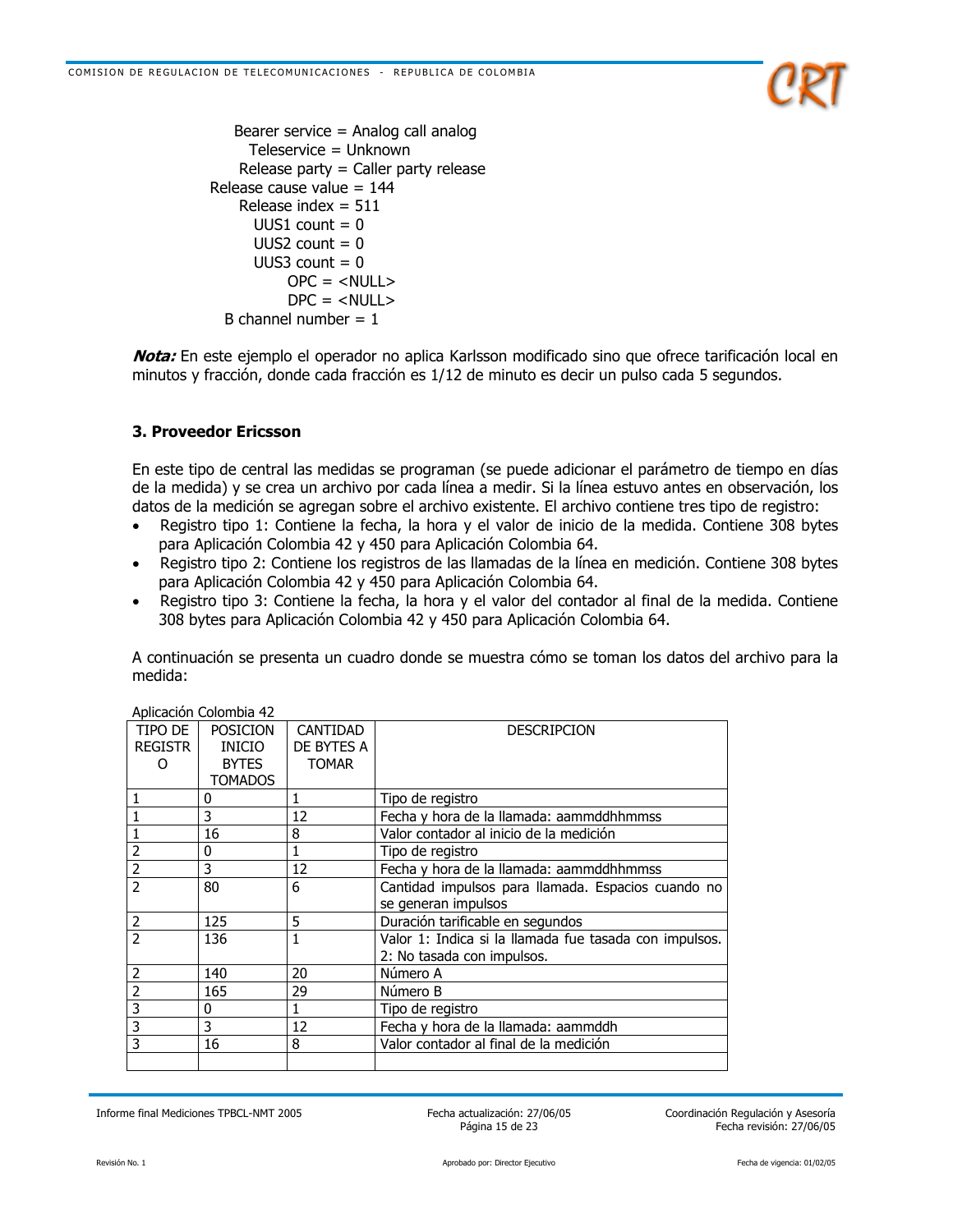

|                          | Aplicación Colombia 64 |              |                                                        |
|--------------------------|------------------------|--------------|--------------------------------------------------------|
| TIPO DE                  | <b>POSICION</b>        | CANTIDAD     | <b>DESCRIPCION</b>                                     |
| REGISTR                  | INICIO                 | DE BYTES A   |                                                        |
| Ω                        | <b>BYTES</b>           | <b>TOMAR</b> |                                                        |
|                          | <b>TOMADOS</b>         |              |                                                        |
|                          | 0                      | 1            | Tipo de registro                                       |
|                          | 3                      | 12           | Fecha y hora de la llamada: aammddhhmmss               |
|                          | 16                     | 8            | Valor contador al inicio de la medición                |
| 2                        | 0                      | 1            | Tipo de registro                                       |
| $\overline{2}$           | 3                      | 12           | Fecha y hora de la llamada: aammddhhmmss               |
| $\overline{2}$           | 112                    | 6            | Cantidad impulsos para llamada. Espacios cuando no     |
|                          |                        |              | se generan impulsos                                    |
| 2                        | 152                    | 5            | Duración tarificable en segundos                       |
| $\overline{\phantom{a}}$ | 163                    | 1            | Valor 1: Indica si la llamada fue tasada con impulsos. |
|                          |                        |              | 2: No tasada con impulsos.                             |
| 2                        | 167                    | 20           | Número A                                               |
| $\overline{2}$           | 192                    | 29           | Número B                                               |
| 3                        | 0                      |              | Tipo de registro                                       |
| 3                        | 3                      | 12           | Fecha y hora de la llamada: aammddh                    |
| 3                        | 16                     | 8            | Valor contador al final de la medición                 |
|                          |                        |              |                                                        |

## 4. Proveedor Italtel

El archivo original de datos trae un encabezado por cada número de la siguiente manera:

| 11:13:21                                                      |             |                                                                                          |                                                           |
|---------------------------------------------------------------|-------------|------------------------------------------------------------------------------------------|-----------------------------------------------------------|
| Region : ** Agencia : ** Centro de trabajo: ***               |             |                                                                                          |                                                           |
| Distrito $:***$                                               | Sector : ** | $.**$<br>Red                                                                             |                                                           |
| Central : **** Tipo planta : ***                              |             | Numero planta : **                                                                       |                                                           |
| Intervalo de registracion : ************** - **************** |             |                                                                                          |                                                           |
| Distrito usuarios<br>$\cdot$ : 5                              |             |                                                                                          |                                                           |
| Tipo usuarios : NOR                                           |             |                                                                                          |                                                           |
| Numero guia termino : ********                                |             |                                                                                          |                                                           |
| Numero linea : 4200026                                        |             |                                                                                          |                                                           |
| Intervalo de observacion : 21/05/05 17:34 - 30/05/05 11:06    |             |                                                                                          |                                                           |
|                                                               |             | Luego viene un encabezado que muestra los campos de datos capturados por la central así: |                                                           |
| IMP POR CIF CHI RIS SVI                                       |             | NI                                                                                       |                                                           |
|                                                               |             | 210505 180714 00 4349000 00 180730 2105 180747 000001                                    |                                                           |
| Informe final Mediciones TPBCL-NMT 2005                       |             | Fecha actualización: 27/06/05<br>Página 16 de 23                                         | Coordinación Regulación y Aseso<br>Fecha revisión: 27/06/ |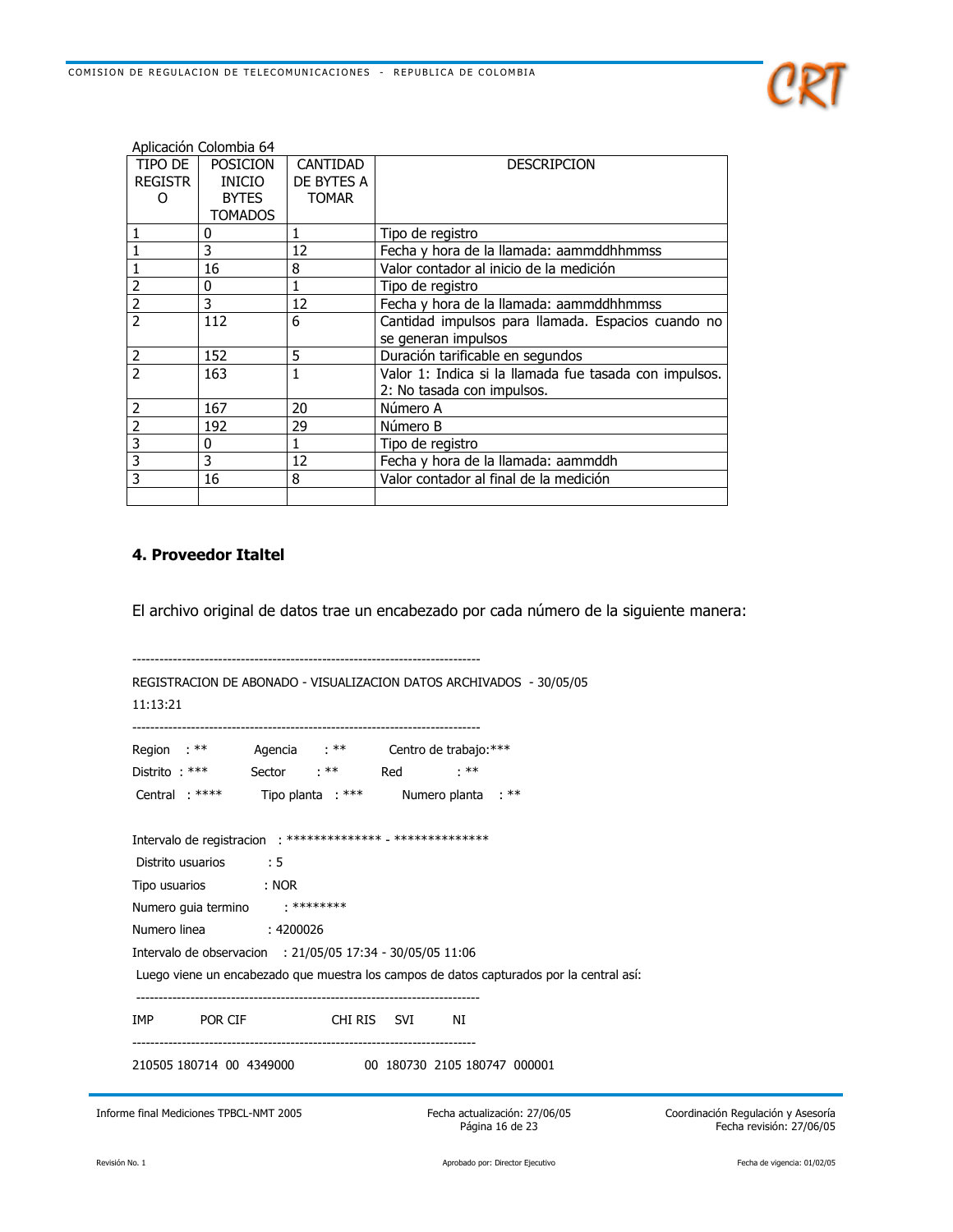

Donde IMP es la fecha y la hora en que el usuario descuelga el teléfono.

- POR no es significativo.
- CIF Son las cifras discadas por el usuario.
- CHI no es significativo.
- RIS Es la hora de respuesta a la llamada (inicio de llamada).
- SVI Es la fecha y hora de cuelgue de la llamada
- $NI$ Es el número de impulsos cobrados, si aparece \*\*\*\*\*\* es porque no se cobraron impulsos.

Al final del registro de cada usuario aparece

REGISTRACION DE ABONADO - VISUALIZACION RESTART ES/MCP - 30/05/05 11:13:21 Agencia : \*\* Centro de trabajo: \*\*\* Region : \*\* Distrito: \*\*\* Sector : \*\* Red : \*\* Central: \*\*\*\* Tipo planta : \*\*\* Numero planta : \*\* Intervalo de registracion : \*\*\*\*\*\*\*\*\*\*\*\*\*\* - \*\*\*\*\*\*\*\*\*\*\*\*\*\*\* Fecha-instante18/05/05 08:28:12 Restart de ES Posible perdida de registraciones durante el periodo de fuera servicio Fecha-instante19/05/05 18:06:35 Restart del modulo: 39 Posible perdida de registraciones durante el periodo de fuera servicio Fecha-instante19/05/05 18:10:13 Restart del modulo: 40 Posible perdida de registraciones durante el periodo de fuera servicio

Esto indica el final de los registros de ese número. Después del encabezado de cada número aparece

\*\*\*\*\*\*\*\*\*\*\*\*\*\*\*\*\*\*\*\*\*\*\*\*\*\*\* NINGUNA REGISTRACION \*\*\*\*\*\*\*\*\*\*\*\*\*\*\*\*\*\*\*\*\*\*\*\*\* REGISTRACION DE ABONADO - VISUALIZACION RESTART ES/MCP - 30/05/05 11:14:08 Agencia : \*\* Region : \*\* Centro de trabajo: \*\*\* Red Sector : \*\*  $: **$ Distrito: \*\*\* Tipo planta : \*\*\* Numero planta : \*\* Central : \*\*\*\* Intervalo de registracion : \*\*\*\*\*\*\*\*\*\*\*\*\*\* - \*\*\*\*\*\*\*\*\*\*\*\*\*\*\*\*

Fecha-instante18/05/05 08:28:12 Restart de ES Posible perdida de registraciones durante el periodo de fuera servicio

Informe final Mediciones TPBCL-NMT 2005

Fecha actualización: 27/06/05 Página 17 de 23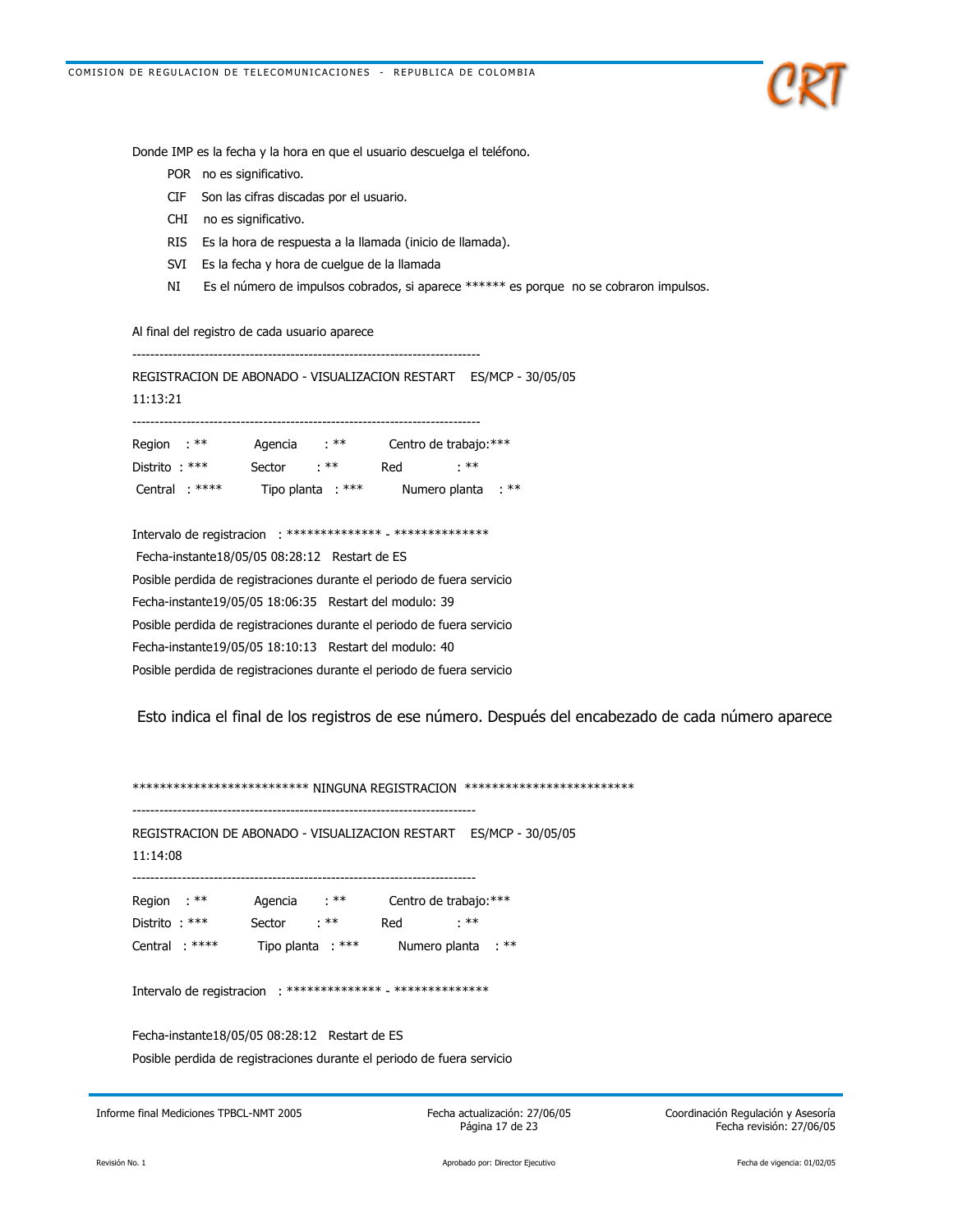

Esto indica que el usuario no realizó ninguna llamada o estuvo cortado durante la observación o estuvo sin servicio.



#### 6.

Salida de datos de observación

5. Proveedor Fujitsu



- \*1 : Número de directorio de observación bajo tasación
- \*2 : Fecha registrada
- \*3 : Número de directorio de origen y categoría de número de directorio
- \*4 : Código de servicio
- \*5 : Número de directorio llamado de abonado especificado
- \*6 : Número de troncal saliente (carácter o numérico).Manual de Operación del Sistema Observación de Tasación

Informe final Mediciones TPBCL-NMT 2005

Fecha actualización: 27/06/05 Página 18 de 23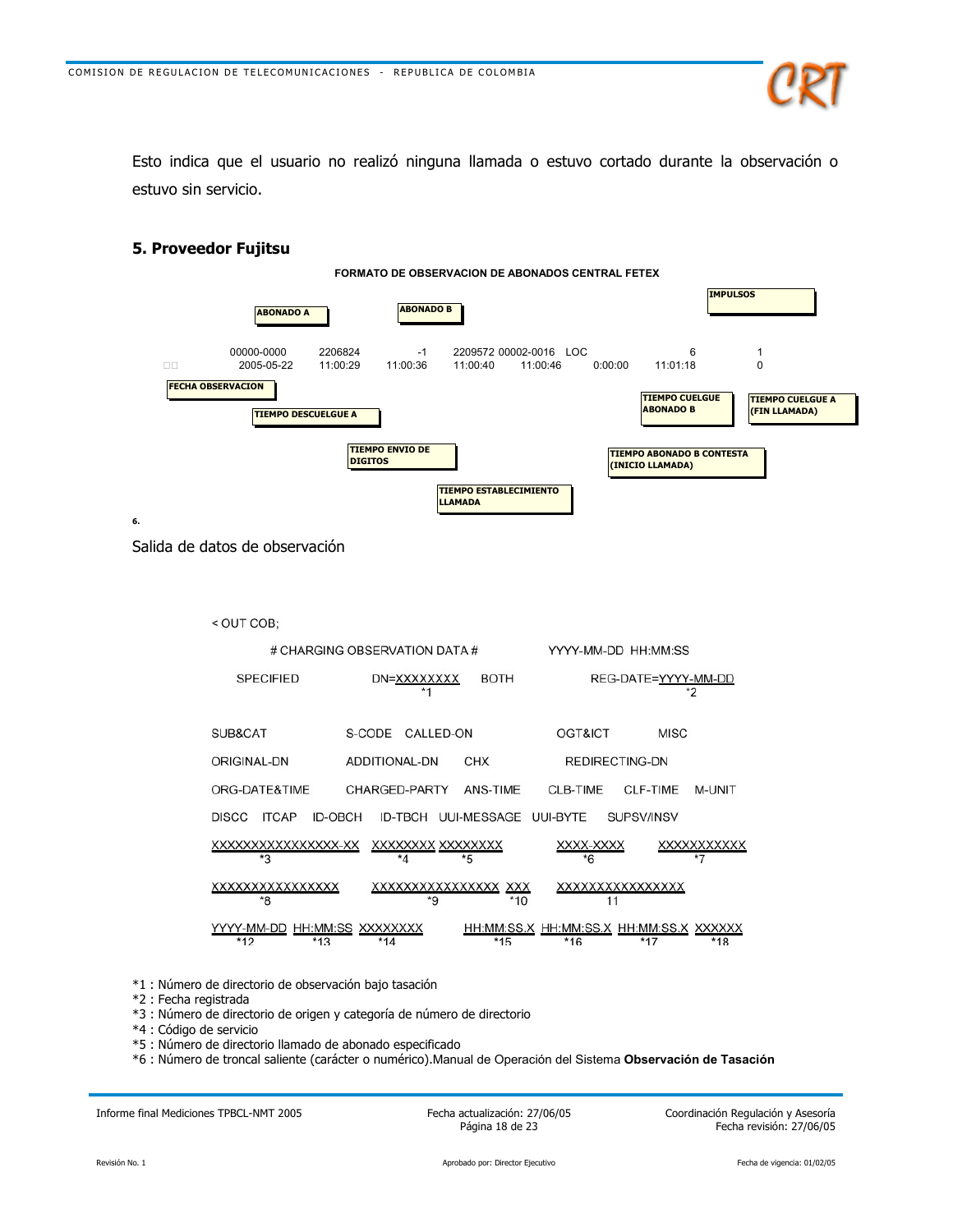

\*7: XXXXXXXXXXX Indicador de reencaminamiento de término **RCSS** Código de PIN Indicador de ejecución de reencaminamiento Indicador de invocación de reencaminamiento Indicador de llamada de reencaminamiento Reinicio Línea caliente Cuenta de tasación Llamada de origen de cuelque \*8 : Número de directorio original (para llamadas EOR) \*9 : Número de directorio adicional (para llamadas EOR) \*10 : Indice de tasación \*11 : Número de reencaminamiento directo \*12 : Fecha de origen \*13 : Hora de origen \*14 : Partida tasada (Cuando se tasa la llamada, se imprime el número de directorio) \*15 : Hora de respuesta u hora de conexión de tono (m-seg.) \*16 : Hora de retroborrado (En caso de que la parte que llama cuelgue, no se almacena esta información: m-seg.) \*17 : Hora de borrado en avance (m-seg.) \*18 : Número de unidades de tasación \*19 : Causa DISC \*20 : Capacidad de transferencia de información \*21 : Información de abonado en origen \*22 : Información de abonado en término \*23 : Número de transferencia de información usuario - usuario \*24 : Byte de transferencia de información usuario - usuario \*25 : Servicio suplementario (SUPSV/INSV). Sistema ES11X-1501-M

#### **6. Proveedor Siemens**

Para sistemas EWSD se muestra el archivo plano de observación de duración de llamadas y a la derecha se incluyen notas explicativas que no hacen parte del archivo original.

| FLORE/35/KOLCBZ1V90333103/103 |                        |                           |                   |                 | 05-05-23 10:57:23 | Fecha y hora cuando se baja el archivo                    |
|-------------------------------|------------------------|---------------------------|-------------------|-----------------|-------------------|-----------------------------------------------------------|
| 5948                          | OMT-00/FLORE0          |                           | 2838/06498        |                 |                   |                                                           |
|                               |                        |                           |                   |                 |                   |                                                           |
| <b>MOB: DISK DATA</b>         |                        | <b>SUMMARY</b>            |                   | $DN = 84340025$ |                   | Abonado al cual se le hace la observación (Abonado A)     |
|                               | START OF OBSERVATION : |                           |                   |                 |                   |                                                           |
|                               | END OF OBSERVATION :   |                           |                   |                 |                   |                                                           |
| <b>FIRST CONNECTION</b>       |                        | $: 05 - 05 - 21$ 19:01:33 |                   |                 |                   | Fecha y hora de la primera conexión del abonado observado |
|                               | LAST CONNECTION        | $: 05 - 05 - 23$ 19:01:45 |                   |                 |                   | Fecha y hora de la última conexión del abonado observado  |
|                               |                        |                           |                   |                 |                   |                                                           |
| <b>COUNTER</b>                | <b>BEGIN</b>           | <b>END</b>                | <b>DIFFERENCE</b> |                 |                   |                                                           |
|                               |                        |                           |                   |                 |                   |                                                           |
|                               |                        |                           |                   |                 |                   |                                                           |

Informe final Mediciones TPBCL-NMT 2005

Fecha actualización: 27/06/05 Página 19 de 23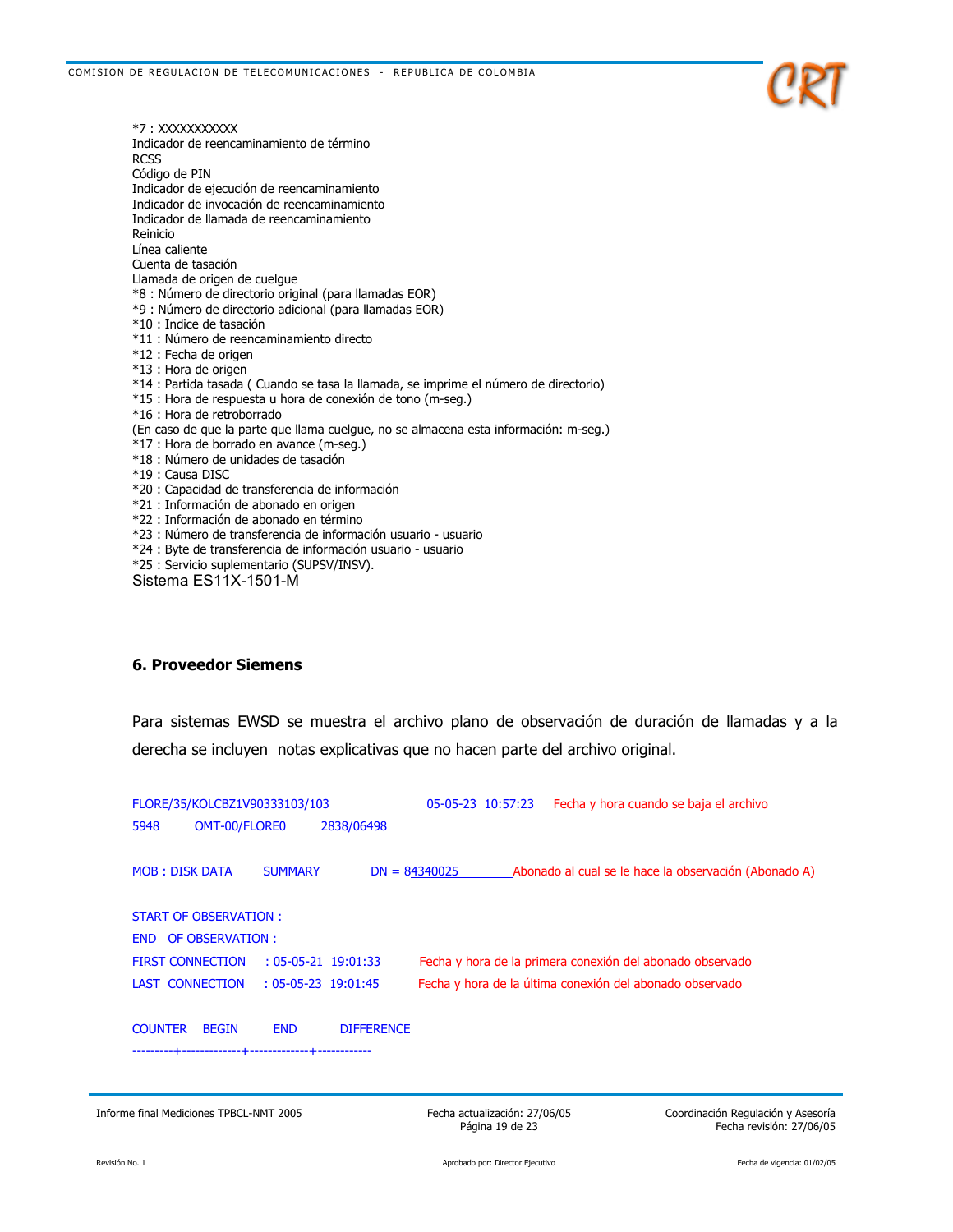

| <b>COUNTER1</b>                   | 1.381                    | 1.381        | U                   |              | Contador de internet diurno                 |         |           |
|-----------------------------------|--------------------------|--------------|---------------------|--------------|---------------------------------------------|---------|-----------|
| <b>COUNTER2</b>                   | 16.258                   | 16.259       | 6                   |              | Contador de llamada local                   |         |           |
| <b>COUNTER3</b>                   | 883                      | 883          | $\mathbf{0}$        |              | Contador internet nocturno                  |         |           |
| <b>COUNTER4</b>                   | $\bf{0}$                 | $\mathbf{0}$ | $\bf{0}$            |              |                                             |         |           |
| <b>COUNTER5</b>                   | 221                      | 221          | $\bf{0}$            |              |                                             |         |           |
| <b>INTERRUPTION TEXT JOB 5948</b> |                          |              |                     |              |                                             |         |           |
| <b>CONTINUATION TEXT 0001</b>     |                          |              |                     |              |                                             |         |           |
| FLORE/35/KOLCBZ1V90333103/103     |                          |              |                     |              | 05-05-23 10:57:32                           |         |           |
| 5948                              | OMT-00/FLORE0 2838/06497 |              |                     |              |                                             |         |           |
|                                   |                          |              |                     |              |                                             |         |           |
| <b>MOB: DISK DATA</b>             |                          |              | $DN = 84340025$     |              |                                             |         |           |
| <b>SER</b><br><b>DATE</b>         | <b>DURA</b>              |              |                     |              | TARIF COUN ZONE CALL ID FACILITY PARTNER NO |         |           |
| <b>VICE</b><br><b>TIME</b>        | <b>TION</b>              | <b>UNITS</b> | <b>TERS</b>         | <b>TYPE</b>  |                                             |         |           |
|                                   |                          |              |                     |              |                                             |         |           |
|                                   |                          |              |                     |              |                                             |         |           |
| 05-05-21                          |                          | 41           | $\mathbf{0}$        | $\mathbf{1}$ | <b>ORIS</b>                                 | 4351569 | Abonado B |
| 19:01:33                          |                          |              |                     |              | <b>UNS</b>                                  |         |           |
| $05-05-21$                        |                          | 3            | $\overline{2}$<br>1 | 1            | <b>ORIS</b>                                 | 4341569 |           |

**CONTINUATION TEXT 0001** 

**INTERRUPTION TEXT JOB 5948** 

19:01:45

#### Muestra de Archivo de Tasación (crudo) de la Central SIEMENS EWSD

**SUC** 

A continuación se muestra el formato de salida del archivo plano para la lectura de contadores de la central SIEMENS (Tasación), con notas explicativas y comentarios

| 9109<br><dispmet:dn=\$4340001;< th=""><th>Abonado al cual se le hace la tasación</th></dispmet:dn=\$4340001;<> | Abonado al cual se le hace la tasación |  |  |  |  |
|----------------------------------------------------------------------------------------------------------------|----------------------------------------|--|--|--|--|
| FLORE/35/KOLCBZ1V90333103/013<br>OMT-00/FLORE0<br>2937/20010<br>9109                                           | 05-05-21 15:50:27                      |  |  |  |  |
| <b>CHARGE METER CONTENTS</b>                                                                                   |                                        |  |  |  |  |
| <b>DN/LSN</b><br>CNTR3 CNTR4<br>CNTR1<br>CNTR2<br>LAC.                                                         | CNTR5                                  |  |  |  |  |
| 4340001<br>98<br>12.286<br>$\mathbf{0}$<br>$\overline{\phantom{0}}$<br>$\Omega$                                | 1.037                                  |  |  |  |  |
| <b>END JOB 9109 EXEC'D</b>                                                                                     |                                        |  |  |  |  |
|                                                                                                                |                                        |  |  |  |  |

Informe final Mediciones TPBCL-NMT 2005

Fecha actualización: 27/06/05 Página 20 de 23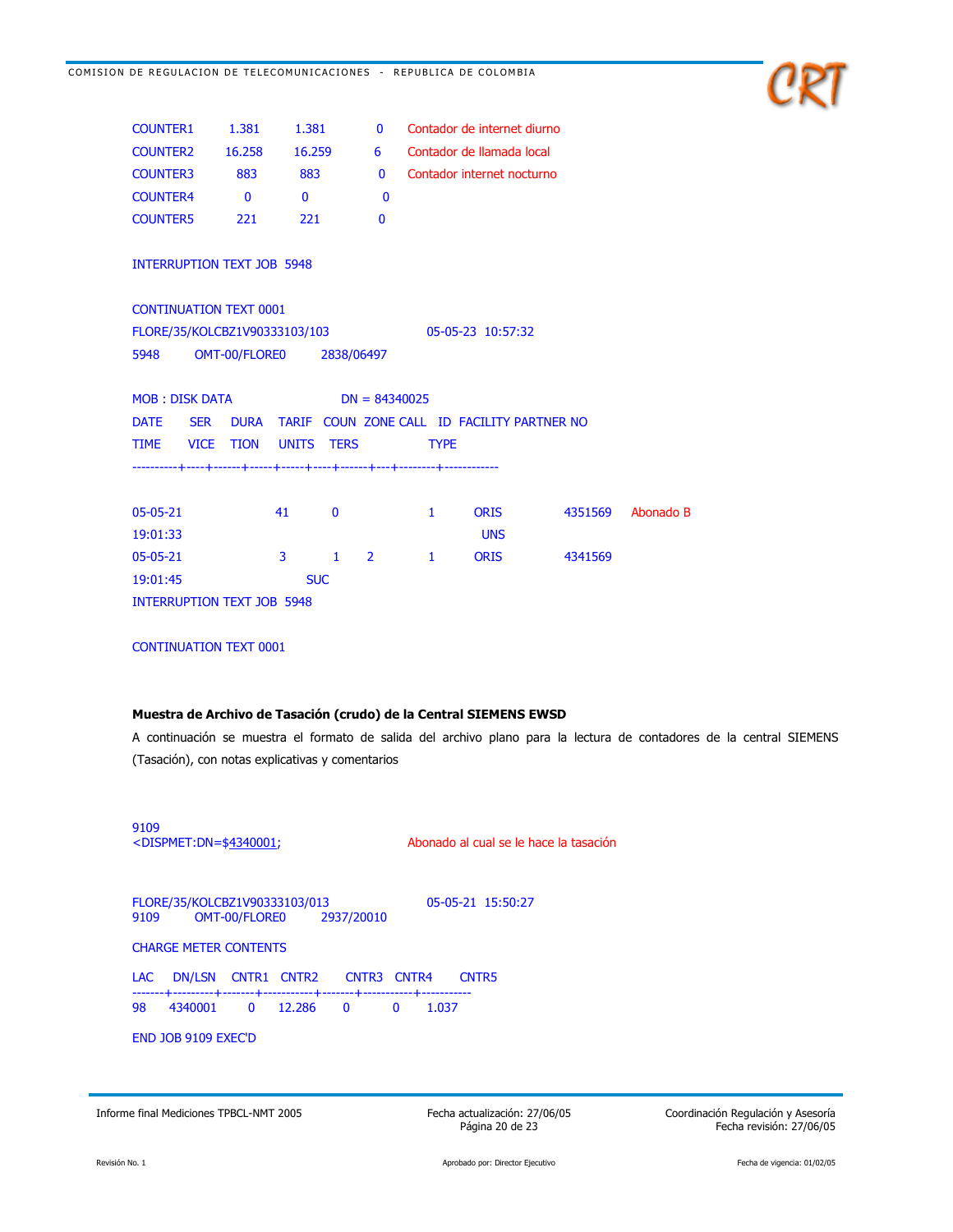

Para la explicación de otros parámetros del formato de salida de la observación ceñirse al siguiente texto:

|                                                       | 06497                                                                                                                                                                                                                                                                 |  |  |  |  |  |  |  |
|-------------------------------------------------------|-----------------------------------------------------------------------------------------------------------------------------------------------------------------------------------------------------------------------------------------------------------------------|--|--|--|--|--|--|--|
|                                                       | Output format                                                                                                                                                                                                                                                         |  |  |  |  |  |  |  |
|                                                       | 2<br>$\overline{A}$<br>$\mathcal{L}$<br>п.<br>$\Delta$<br>局<br>к<br>1234567890123456789012345678901234567890123456789012345678901234567890                                                                                                                            |  |  |  |  |  |  |  |
| $\circ$<br>to to to to to<br>ı<br>2<br>з<br>4         | DN = 9999999999999999999999<br>XXXXXXXXXXXXXXXXXXX                                                                                                                                                                                                                    |  |  |  |  |  |  |  |
|                                                       | SER DURA TARIF COUN ZONE CALL<br>VICE TION UNITS TERS TYPE<br>DATE<br>ID FACILITY PARTNER NO<br>TIME                                                                                                                                                                  |  |  |  |  |  |  |  |
| 5                                                     | ------------------------------------                                                                                                                                                                                                                                  |  |  |  |  |  |  |  |
|                                                       |                                                                                                                                                                                                                                                                       |  |  |  |  |  |  |  |
|                                                       | Reason for output                                                                                                                                                                                                                                                     |  |  |  |  |  |  |  |
|                                                       | This output is a report.                                                                                                                                                                                                                                              |  |  |  |  |  |  |  |
|                                                       | Necessary action                                                                                                                                                                                                                                                      |  |  |  |  |  |  |  |
| No action.                                            |                                                                                                                                                                                                                                                                       |  |  |  |  |  |  |  |
|                                                       |                                                                                                                                                                                                                                                                       |  |  |  |  |  |  |  |
|                                                       | Output parameter                                                                                                                                                                                                                                                      |  |  |  |  |  |  |  |
| Position<br>of output<br>in mask<br>(11ne,<br>column) | Explanation of the output                                                                                                                                                                                                                                             |  |  |  |  |  |  |  |
| 1, 1                                                  | ------------<br>HEADER TEXT -                                                                                                                                                                                                                                         |  |  |  |  |  |  |  |
|                                                       | MOB : CONCURRENT<br>MOB : TAPE DATA<br>MOB : DISK DATA<br>PMB : TAPE DATA<br>PMB : DISK DATA                                                                                                                                                                          |  |  |  |  |  |  |  |
| 1,49                                                  | DIRECTORY NUMBER                                                                                                                                                                                                                                                      |  |  |  |  |  |  |  |
| 6, 1                                                  | YEAR/HOURS                                                                                                                                                                                                                                                            |  |  |  |  |  |  |  |
| 6, 3                                                  | SEPARATOR                                                                                                                                                                                                                                                             |  |  |  |  |  |  |  |
| 6, 4                                                  | MONTH/MINUTES                                                                                                                                                                                                                                                         |  |  |  |  |  |  |  |
| 6, 6                                                  | SEPARATOR                                                                                                                                                                                                                                                             |  |  |  |  |  |  |  |
| 6, 7                                                  | DAY/SECONDS                                                                                                                                                                                                                                                           |  |  |  |  |  |  |  |
| 6,10                                                  | DATE/TIME INSECURE -<br>DATE/TIME INSECURE<br>DATE/TIME SECURE<br>I.<br>SEND UUS3 MSG<br>S<br>RECEIVE UUS3 MSG<br>R                                                                                                                                                   |  |  |  |  |  |  |  |
| 6,12                                                  | SERVICE                                                                                                                                                                                                                                                               |  |  |  |  |  |  |  |
| 6,17                                                  | CALL DURATION                                                                                                                                                                                                                                                         |  |  |  |  |  |  |  |
| 6,24                                                  | TARIFF UNITS<br>(CALL/FAU)                                                                                                                                                                                                                                            |  |  |  |  |  |  |  |
| 6,30                                                  | COUNTER TYPE 1 (CALL/FAU)<br>NOT USED<br>O<br>CHARGES ADDED ON COUNTER 1<br>$\mathbf{I}$<br>2<br>CHARGES ADDED ON COUNTER 2<br>3<br>CHARGES ADDED ON COUNTER 3<br>CHARGES ADDED ON COUNTER 4<br>4<br>5<br>CHARGES ADDED ON COUNTER 5<br>NO METERING USED FOR CHARGING |  |  |  |  |  |  |  |
| $.97 - 1 +$                                           | OML EWSD : MASK<br>P30305-V6000-Y065-1-7619                                                                                                                                                                                                                           |  |  |  |  |  |  |  |

Informe final Mediciones TPBCL-NMT 2005

Fecha actualización: 27/06/05 Página 21 de 23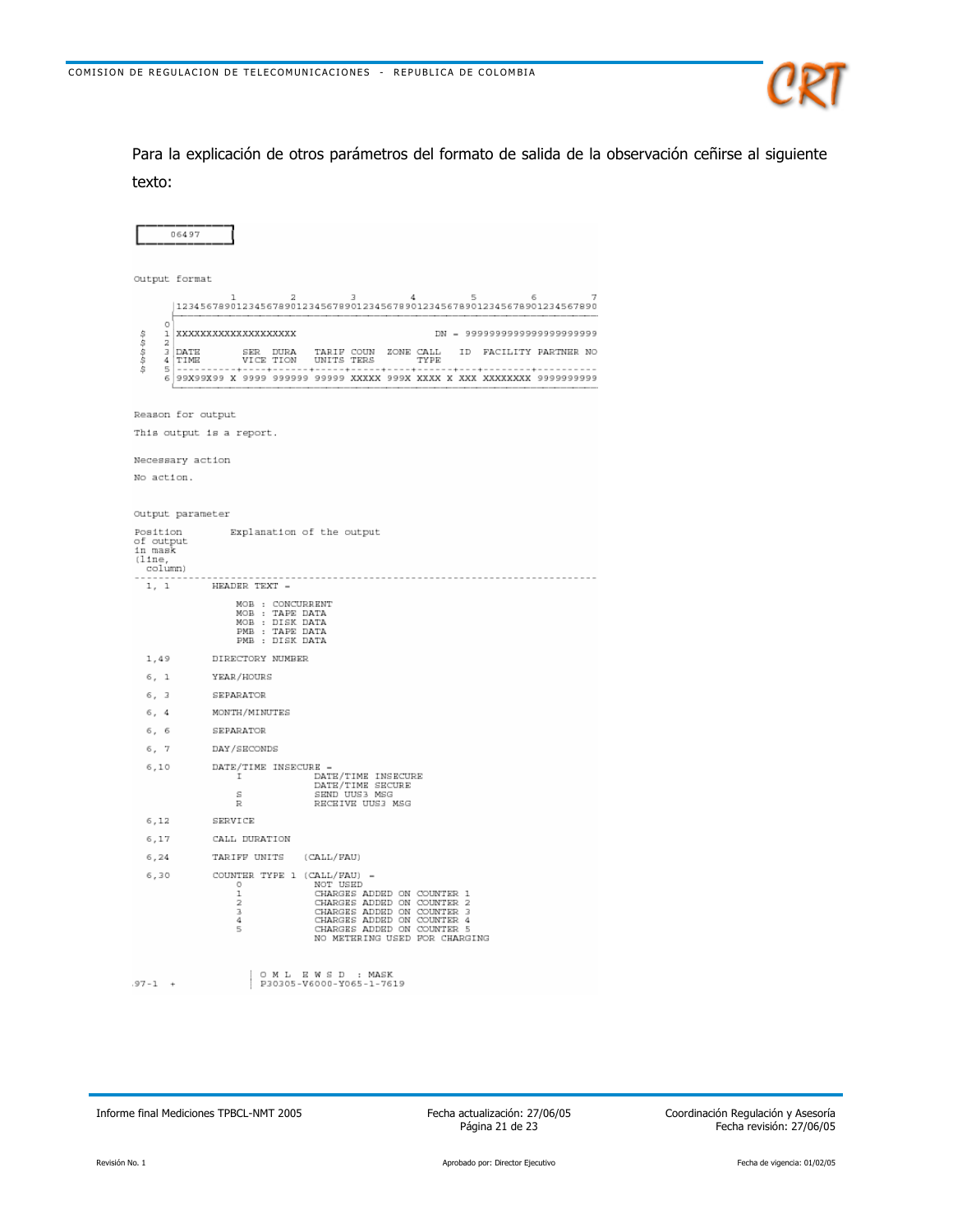$\scriptstyle 6$  ,  $\scriptstyle 31$ 

| 6,31 | COUNTER TYPE 2 (CALL/FAU) =<br>NOT USED<br>o<br>CHARGES ADDED ON COUNTER 1<br>ı<br>CHARGES ADDED ON COUNTER 2<br>2<br>з<br>CHARGES ADDED ON COUNTER 3<br>CHARGES ADDED ON COUNTER 4<br>4<br>CHARGES ADDED ON COUNTER 5<br>5<br>NO METERING USED FOR CHARGING                                                                             |  |
|------|------------------------------------------------------------------------------------------------------------------------------------------------------------------------------------------------------------------------------------------------------------------------------------------------------------------------------------------|--|
| 6,32 | COUNTER TYPE 3 (CALL/FAU) =<br>NOT USED<br>o<br>ı<br>CHARGES ADDED ON COUNTER 1<br>2<br>CHARGES ADDED ON COUNTER 2<br>з<br>CHARGES ADDED ON COUNTER 3<br>4<br>CHARGES ADDED ON COUNTER 4<br>CHARGES ADDED ON COUNTER 5<br>5<br>NO METERING USED FOR CHARGING                                                                             |  |
| 6,33 | COUNTER TYPE 4 (CALL/FAU) =<br>NOT USED<br>o<br>ı<br>CHARGES ADDED ON COUNTER 1<br>CHARGES ADDED ON COUNTER 2<br>2<br>з<br>CHARGES ADDED ON COUNTER 3<br>CHARGES ADDED ON COUNTER 4<br>4<br>CHARGES ADDED ON COUNTER 5<br>5<br>NO METERING USED FOR CHARGING                                                                             |  |
| 6,34 | COUNTER TYPE 5 (CALL/FAU) =<br>NOT USED<br>o<br>1<br>CHARGES ADDED ON COUNTER 1<br>2<br>CHARGES ADDED ON COUNTER 2<br>з<br>CHARGES ADDED ON COUNTER 3<br>4<br>CHARGES ADDED ON COUNTER 4<br>CHARGES ADDED ON COUNTER 5<br>5<br>NO METERING USED FOR CHARGING                                                                             |  |
| 6,36 | ZONE                                                                                                                                                                                                                                                                                                                                     |  |
| 6,39 | ZONE FROM CHARGE BAND MESSAGE =<br>DEFAULT VALUE<br>С<br>CHARGE BAND MESSAGE                                                                                                                                                                                                                                                             |  |
| 6,41 | $CALL$ TYPE =<br>ORI<br>ORIGINATING CALL<br>TER<br>TERMINATING CALL<br>SCI<br>SUBSCRIBER CONTROLLED INPUT<br>$_{\rm FAU}$<br>FACILITY USAGE<br>SEMIPERM. CONN. PASSIVE, ORIG.<br>SPO<br>SEMIPERM. CONN. PASSIVE, TERM.<br>SPT<br>IDI<br>INCOMPLETE DIALING<br>SUC<br>SUCCESSFUL CALL<br>UNSUCCESSFUL CALL<br>UNS<br>DEFAULT VALUE(BLANK) |  |
| 6,44 | CONNECTION INFO =                                                                                                                                                                                                                                                                                                                        |  |
|      | NOT USED (BLANK)<br>SINGLE RECORD<br>s<br>F<br>FIRST INTERMEDIATE RECORD<br>I<br>INTERMEDIATE RECORD<br>Ŀ<br>LAST RECORD<br>F<br>CHARGE FREE<br>т<br>TRANSFER OF CHARGE<br>CHARGE BEFORE ANSWER<br>Α                                                                                                                                     |  |
| 6,46 | RECORD SEQUENCE/CHARGE INFO =<br>DEFAULT VALUE : NORMAL CALL<br>Ι<br>INTERCOM CENTREX CALL                                                                                                                                                                                                                                               |  |
| 6,48 | CONNECTION IDENTIFICATION NO                                                                                                                                                                                                                                                                                                             |  |
| 6,52 | FACILITY (USAGE OR INPUT) =<br>DEFAULT VALUE<br>ABBREVIATED DIALING<br>ABBD<br>ABBD5<br>ABBREVIATED DIALING 5<br>ABBD10<br>ABBREVIATED DIALING 10<br>ABBD20<br>ABBREVIATED DIALING 20                                                                                                                                                    |  |
|      | OML EWSD : MASK<br>P30305-V6000-Y065-1-7619<br>06497-2                                                                                                                                                                                                                                                                                   |  |

Fecha actualización: 27/06/05<br>Página 22 de 23